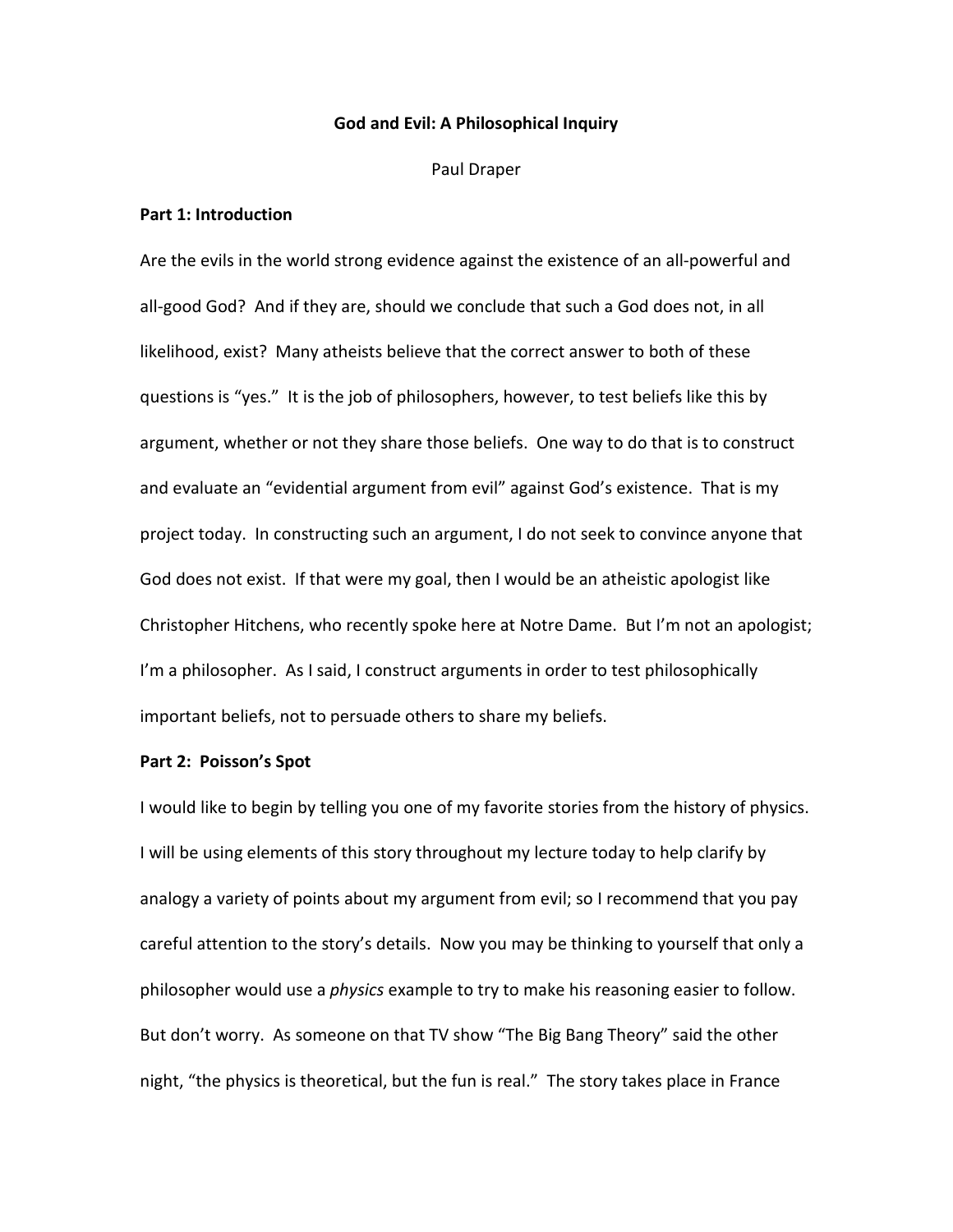early in the  $19<sup>th</sup>$  Century. At that time, not unlike now, there was disagreement about the nature of light. The dominant theory had for some time been what is usually called the corpuscular theory of light, but which I will simply call "particle-ism." According to this theory, light consists solely of particles. Isaac Newton favored this theory, which may be the main reason that it was dominant since the available evidence at the time was rather ambiguous. The second most popular theory at the time was what I will call "wave-ism." According to this theory, light consists solely of waves.

In the year 1818, the French Academy of Sciences held a competition, to which a wave-ist by the name of Fresnel submitted his work on diffraction. Diffraction occurs when waves bend around small objects (or spread out as they pass through openings in objects). One of the judges for the competition, a well known scientist by the name of Poisson, was convinced that light is composed of particles, not waves. He used Fresnel's model to show that, if light did consist of waves, then one should, given the right experimental set-up, expect to see a spot of light in the middle of the shadow of a small illuminated disk. Part of the reason that wave-ism predicts this is that, by orienting the light source and disk properly, one can guarantee that every point on the disk's edge is equidistant from the center of the disk's shadow. Thus, if light consists of waves and those waves simultaneously bend around the disk, then they will arrive in phase at the center of its shadow. Because they arrive in phase, they will reinforce each other (this is called constructive interference), resulting in the bright spot. Ironically, Poisson thought he had refuted wave-ism by showing that it had this "absurd" consequence. Another judge, however, a physicist by the name of Arago, actually performed the experiment,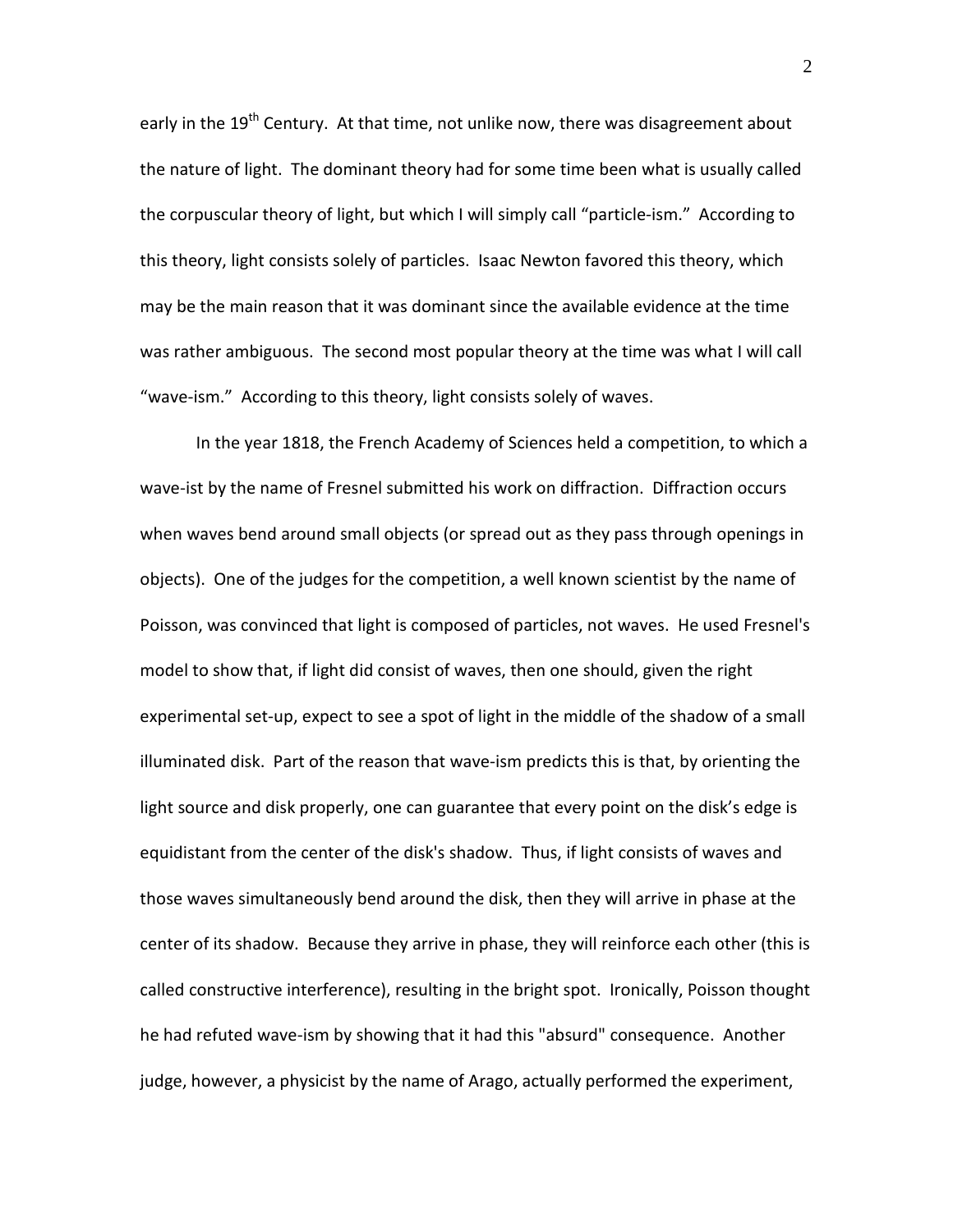and to Poisson's chagrin, a spot of absurd light did in fact appear in the center of the shadow just as Fresnel's model had predicted. This spot came to be known as Poisson's spot or, for those with no sense of irony, as Arago's spot. Fresnel, by the way, won the competition.

Particle-ism, of course, fits this datum very badly. If light consists solely of particles, then one would expect opaque objects properly oriented relative to a light source to perfectly shade anything directly behind them. Analogously, if someone is firing bullets at you, just stay behind a sufficiently large and strong shield and you need not worry, because bullets, being particles, will not bend around the shield and hit you. Of course, you may want to wear hearing protection since the sound waves generated by the firing of the gun will bend around the shield and strike your ears, even if the shield itself is perfectly sound-proof.

So here we have a classic case in which one theory, wave-ism, is more accurate with respect to a datum, Poisson's spot, than another theory, particle-ism. When I say that it is more accurate with respect to that datum, I mean that it fits or yields or predicts or retrodicts that datum better. In other words, given our background information, we have much more reason to expect the datum in question if we assume the one theory to be true than if we assume the other theory to be true. Notice the role of background information here. Wave-ism does not all by itself entail or even make likely the appearance of Poisson's spot. But given, for example, the background information possessed by Poisson and Arago, including crucially knowledge about how particles and waves of various sorts behave and of course Fresnel's specific work on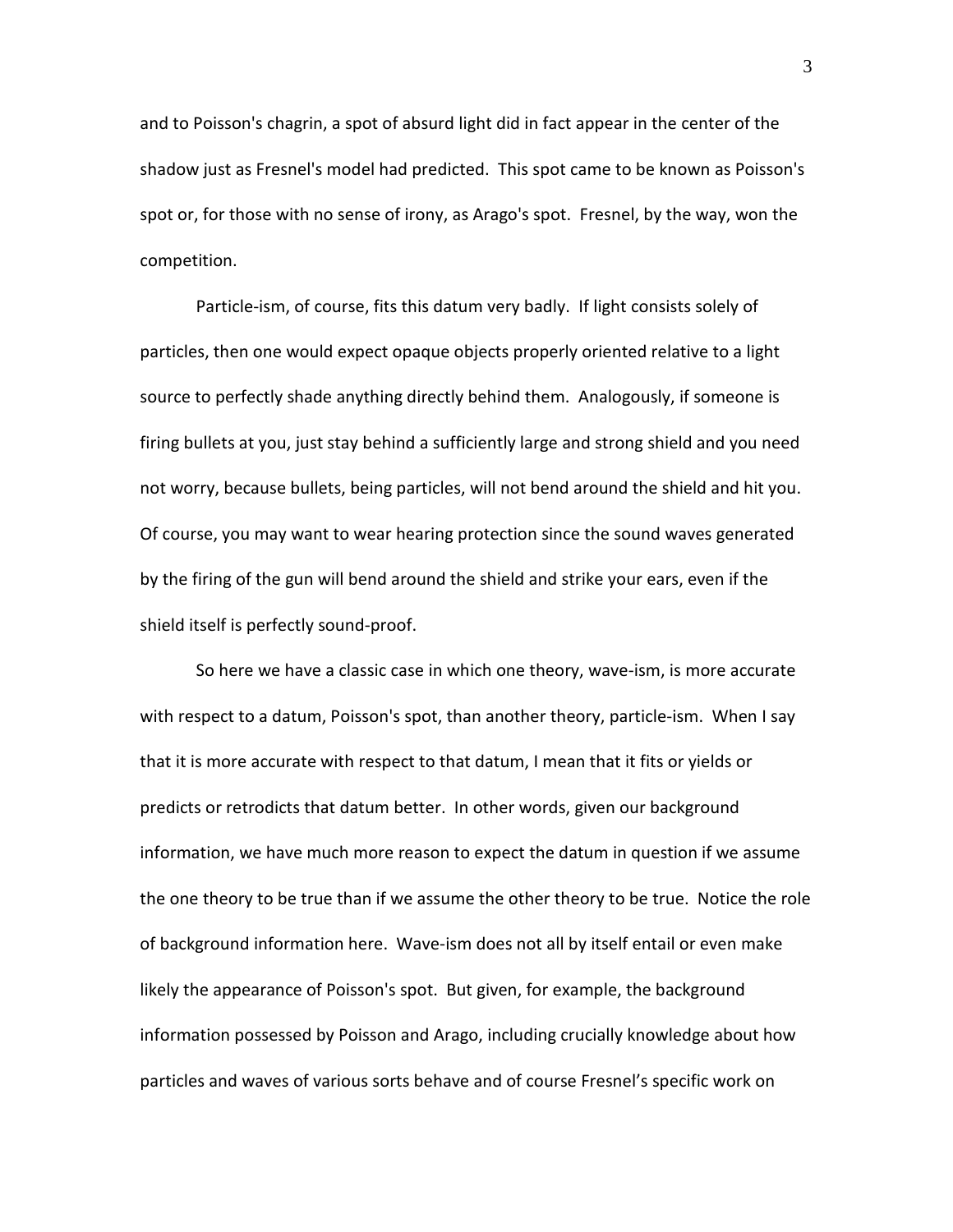diffraction and Poisson's calculations based on that work, there is good reason to expect the spot if wave-ism is true while it is very surprising (though not impossible) given particle-ism. In short, with respect to the datum of Poisson's spot, wave-ism is far more accurate than particle-ism. Partly because of the problem of Poisson's spot and other similar problems, most scientists in the  $19<sup>th</sup>$  Century eventually abandoned particle-ism.

### **Part 3: The Argument**

You may be wondering what scientific debates about the nature of light have to do with the philosophical problem of evil. The answer is "nothing" if you focus on the subject matter of those debates, but quite a bit if you focus on the structure of the reasoning in those debates. The argument from evil that I will now construct has a very similar structure. It compares theism to an alternative theory that I will call 'naturalism,' focusing in part on which of these two theories is more accurate with respect to the relevant data. Here is my official statement of the argument:

1. Naturalism is much simpler than theism.

2. With respect to the data of good and evil, naturalism is much more accurate than theism.

3. With respect to other data, any overall advantage in accuracy that theism has over naturalism is relatively small.

4. Any other epistemic advantage that theism has over naturalism is relatively small.

Therefore, 5. Theism is very probably false.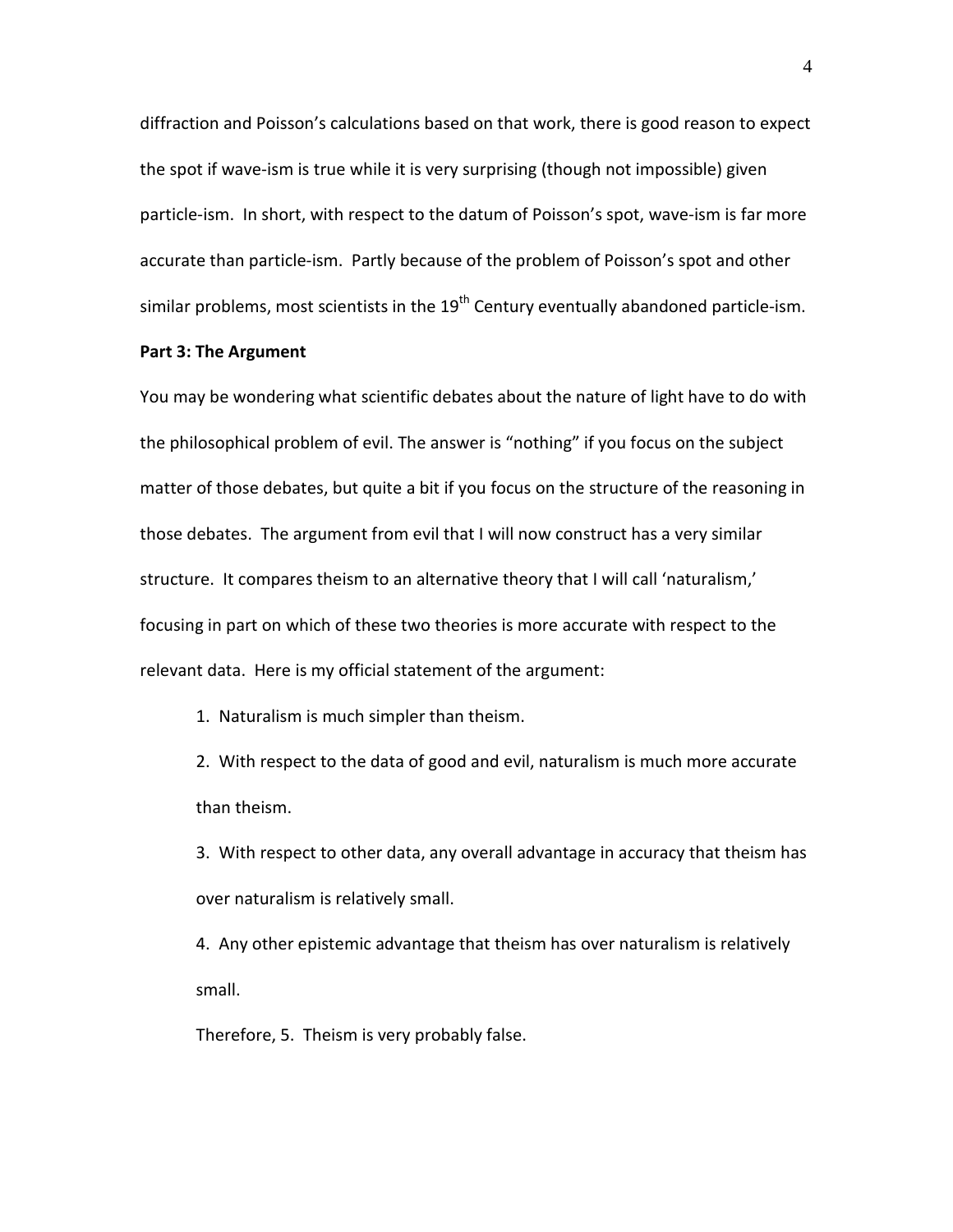I won't try to reach any conclusions today about whether or not this is a good argument, that is, about whether or not it could be used successfully to establish the truth of its conclusion. Indeed, part of what I hope you take away from this lecture is that adequately defending the common atheistic intuition that evil makes God's existence unlikely is in reality extraordinarily difficult, contrary to what many philosophers who don't specialize in philosophy of religion seem to think. I will, however, sketch a defense of the argument's first two premises, briefly discuss the other two premises, and then close by saying something about why the conclusion of the argument follows from its four premises.

Before I do all that, however, I need to define two of the key terms in the argument, namely, "naturalism" and "theism." Philosophers use the term "naturalism" to refer to a wide variety of different theses and non-theses. I use the term to refer to a specific metaphysical theory, contrasting it with another metaphysical theory that I call "supernaturalism." To understand my somewhat non-standard definitions of these two terms, it is important to notice that concrete reality at least appears to include both a private, subjective, mental world—a world of conscious experiences like thoughts, feelings, imaginings, and sensations—and a public, objective, physical world—a world of rocks, chemical reactions, galaxies, and neurons. Throughout history, most philosophers have held the position that one of these two parts of concrete reality explains the existence of the other part. There are, of course, two versions of this position, one of which I call naturalism and the other of which I call supernaturalism.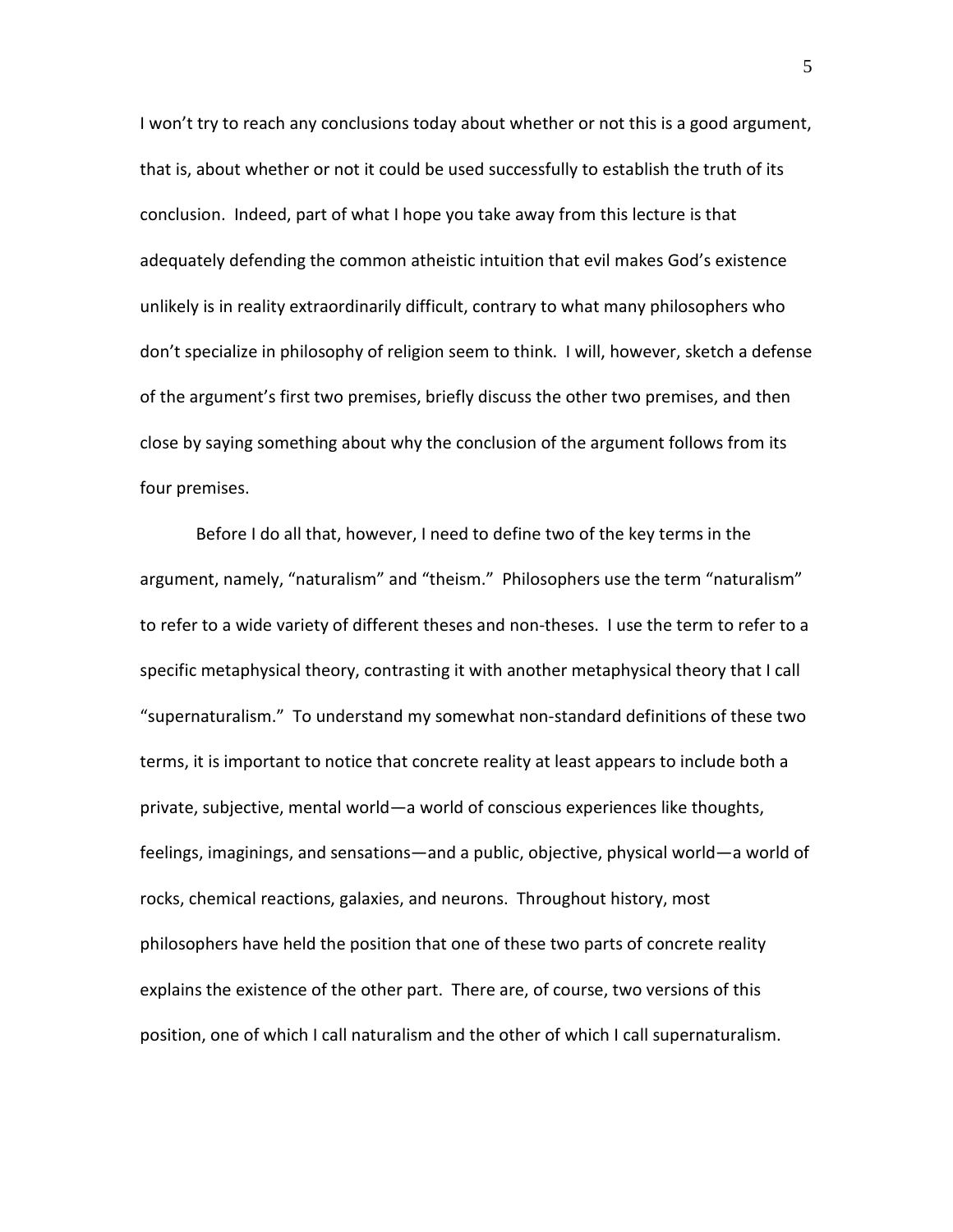Naturalists claim that the physical world has ontological priority, that there would be no mental entities if there were no physical world to produce them. Most naturalists are what I call "scientific naturalists." They add to naturalism the claim that the explanation of why any mental entities exist is a scientific one (and in particular a covering law explanation). Of course, scientific naturalists don't know exactly what that explanation is. They don't know what the laws are that explain why matter, when arranged in a certain way (e.g. in the form of a functioning nervous system), brings mind into existence. But scientific naturalists must hold that there are such laws.

Supernaturalists claim that the mental has ontological priority, that there wouldn't be any physical entities if there were no minds to create them. Most supernaturalists are what I call "personal supernaturalists." They add to supernaturalism the claim that the mental entity or entities that explain the existence of the physical world are persons and that the explanation in question is teleological or purposive. Of course, personal supernaturalists need not claim to know what purposes were being pursued when the physical world was created; but they must hold that there are such purposes.

Obviously naturalism and supernaturalism cannot both be true. It is at least conceivable, however, that both are false. For example, some sort of panpsychism might be true, according to which all concrete objects consist of a single sort of "stuff" that has both physical and mental aspects. Or perhaps something that transcends all but our most general categories and so is neither physical nor mental is the ultimate cause of both physical and mental reality. Or perhaps eliminative physicalism or, more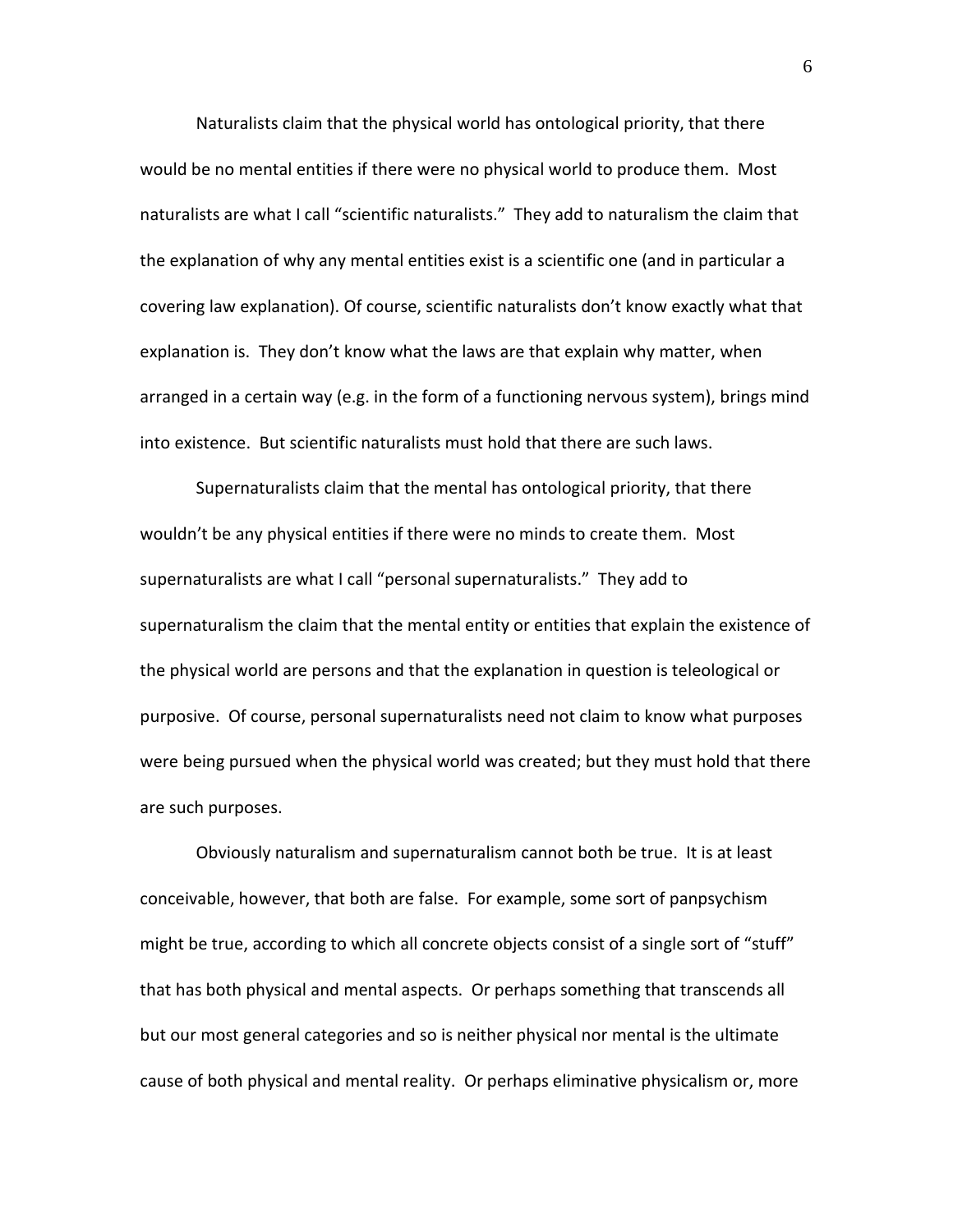plausibly, eliminative idealism is true, in which case either the mental world or the physical world doesn't even exist. Let's group together all of these non-naturalist, nonsupernaturalist alternatives under the single banner of "otherism." Given these definitions, exactly one of naturalism, supernaturalism, and otherism must be true.

Metaphysical theism (which I will call "theism" for short) is a form of supernaturalism and in particular a form of personal supernaturalism. It identifies the mental reality responsible for the existence of physical reality with God—in other words, with a single person who is omnipotent (or all-powerful), omniscient (or allknowing), and omnibenevolent (or all-good).

## **Part 4: Simplicity**

With these definitions in hand, we are now ready to examine the first premise of my argument, which says that naturalism is much simpler than theism. It is widely agreed among scientists and to a lesser extent among philosophers that simplicity is an epistemic theoretical virtue—in other words, that the simpler a theory is, the more likely it is to be true. There is much disagreement, however, about what exactly simplicity is and why it makes a theory more likely to be true. Without attempting to address even implicitly the vast literature on this topic, I'd like to suggest today that there are two facets of simplicity that are unquestionably relevant to assessing how probable a theory is.

To make this point, I will return as promised to the story of Poisson's spot. Switching from actual history to hypothetical history, suppose that, faced with the problem of Poisson's spot, particle-ists at the time had expanded their theory instead of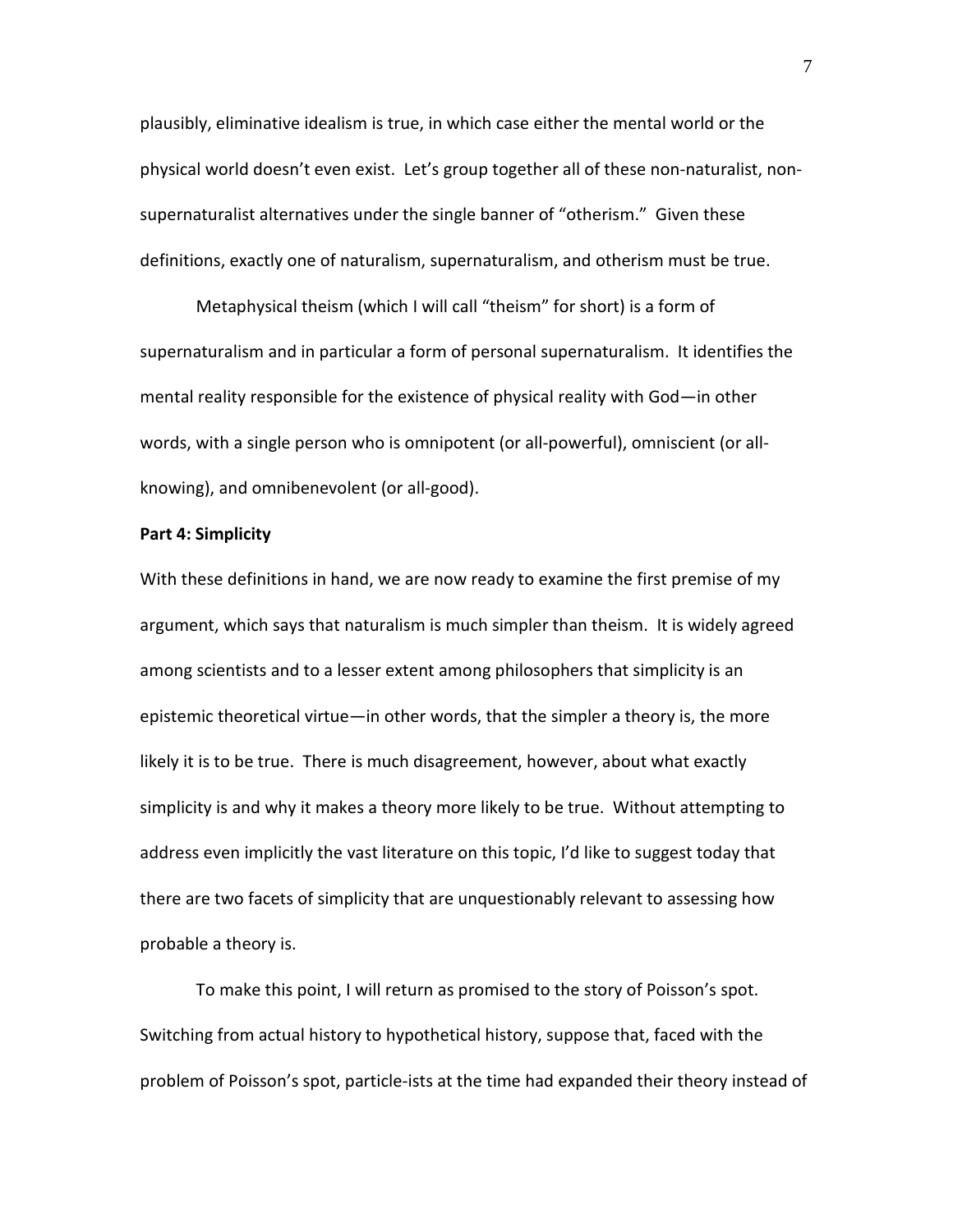abandoning it, perhaps calling their expanded theory "particle-ism plus." This new theory, like the original one, states that light consists solely of particles, but it adds to this core theory the claim that the trajectories of those particles, unlike the trajectories of other particles, are guided by waves. Particle-ism plus arguably fits the datum of Poisson's spot just as well as wave-ism. And since it entails particle-ism, a defense of particle-ism plus is in effect a defense of particle-ism. An interesting question, then, is this. Why didn't Poisson and other particle-ists in the early 19<sup>th</sup> Century employ this strategy? Why should anyone back then have abandoned particle-ism given that particle-ism plus is just as accurate as wave-ism with respect to the datum of Poisson's spot? The answer, of course, is that accuracy is not the only thing that affects the credibility of scientific hypotheses. Another key epistemic virtue of theories is simplicity. The problem with particle-ism plus is that it is far less simple than wave-ism. But what is it about particle-ism plus that makes it less simple and as a result less probable, at least prior to inquiry, than wave-ism? Two answers strike me as fairly obvious, though in philosophy it isn't always obvious what's obvious.

First and foremost, particle-ism plus is much less modest than wave-ism. When I say that it is less modest, I mean that it has more "content" in the sense that it says "more" about the world that is not known by rational intuition to be true, where saying more involves making more claims or making claims that are broader in scope or that are more specific. The less one says about the world in this sense, the less room there is for error and hence the more likely it is that what one says is true. So modesty is rather obviously an epistemic virtue of theories: it makes a theory more likely to be true.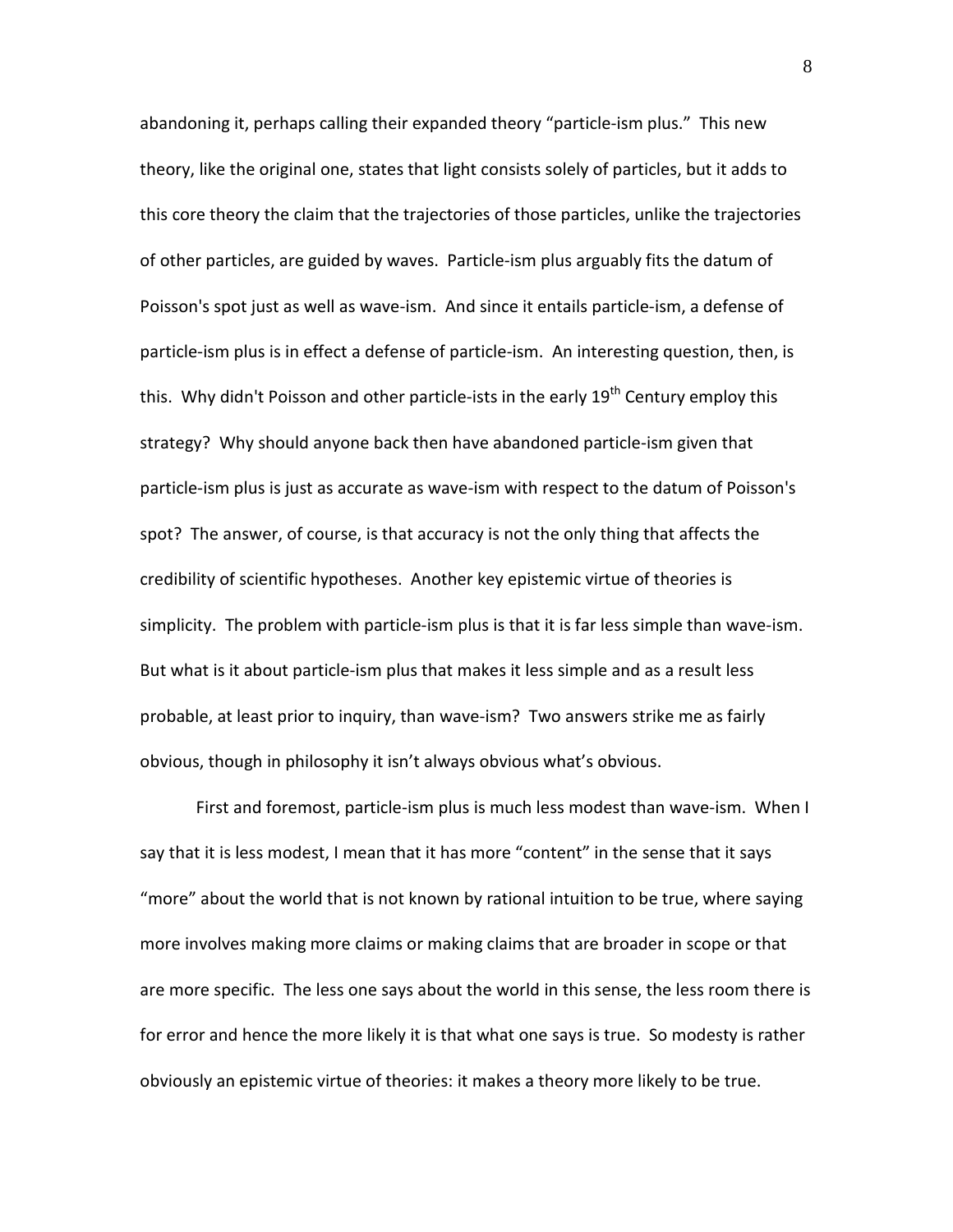Applying this to our theories of light, wave-ism and particle-ism are highly symmetrical. Both assert that light consists solely of one sort of entity. This strongly suggests that the two theories are equally modest. Particle-ism plus, however, says everything that particle-ism says and more. Thus, it is less modest than particle-ism and ipso facto less modest than wave-ism.

A second reason that particle-ism plus is less simple than wave-ism is that what it adds to particle-ism does not cohere very well with particle-ism. Just as a theory can fit the data to different degrees, its parts (i.e. the propositions it is known to entail) can fit each other to different degrees. One part of a theory can support other parts, or it can be irrelevant to other parts, or it can count against other parts. Clearly, the more coherent a theory is—the better its parts fit together—the more likely it is to be true. So coherence, like modesty, is an epistemic theoretical virtue. Again, because of their symmetry and because there is no more or less internal tension in saying that light is a particle than in saying that it is a wave, it would seem that wave-ism and particle-ism are equally coherent. But the added claim that the trajectories of light particles, unlike the trajectories of other particles, are guided by waves does not fit particle-ism well, because it postulates the existence, not of more particles interacting with light particles, but of waves. Also, particle-ism plus implies that, while other particles are not guided by waves, light particles are, which introduces even more probabilistic tension into the theory. One could, of course, remove the clause about other particles not being guided by waves, but that would just shift the problem from one of incoherence to one of inaccuracy with respect to the datum that other particles are not guided by waves. So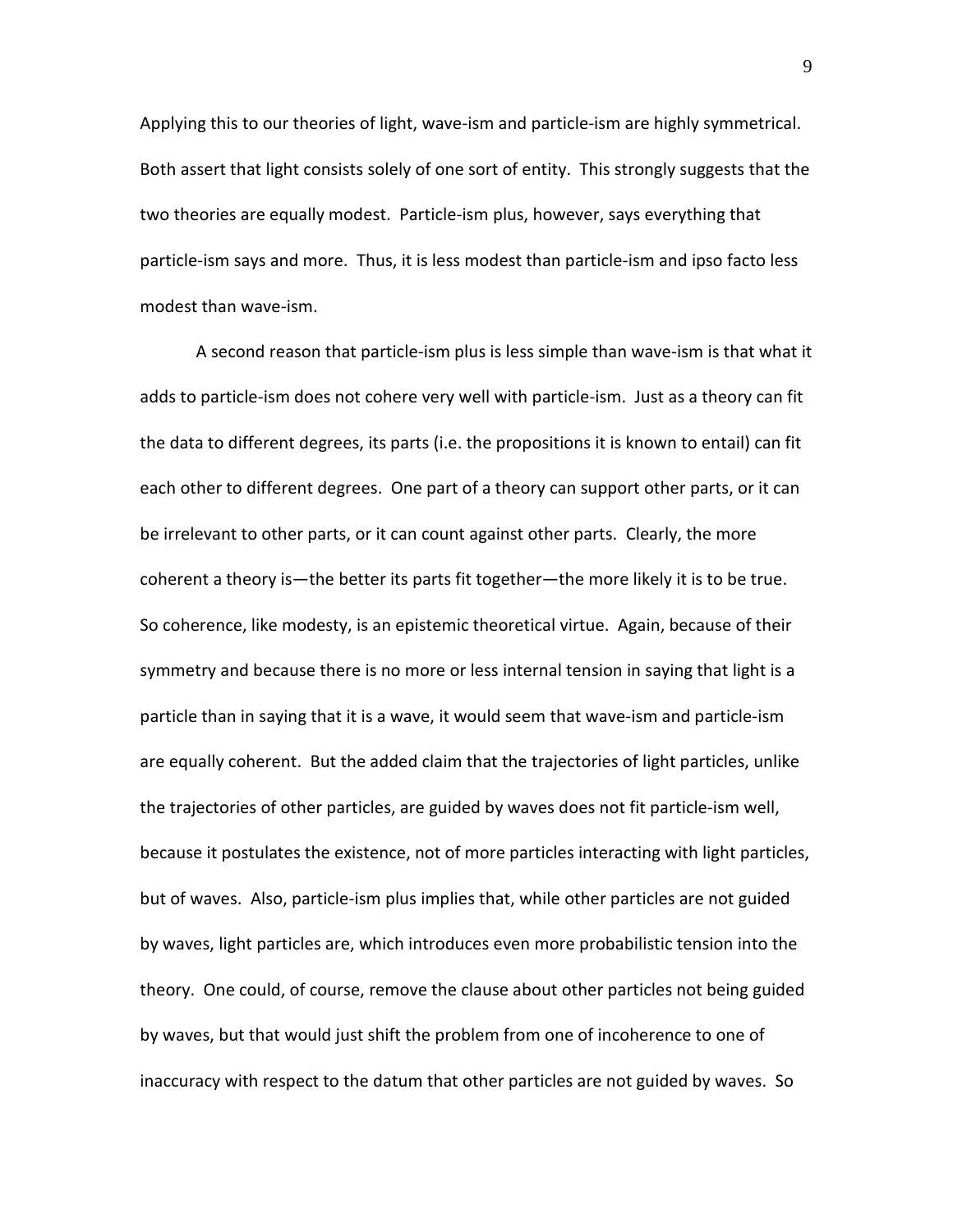the lack of coherence of particle-ism plus—the fact that its parts, though consistent with each other, don't fit together well—is another reason that it is so much less probable independent of the data than wave-ism.

Now let's use these two facets of simplicity, modesty and coherence, to compare naturalism, supernaturalism, and theism. Naturalism and supernaturalism, like waveism and particle-ism, are highly symmetrical positions. Of course, syntactical symmetry is not all that is important here (as Goodman's paradox makes clear). But I think the symmetry between naturalism and supernaturalism is deeper than surface grammar. Both theories postulate the existence of mental and physical entities, and both assert that one of these two sorts of entities explains why there are any entities of the other sort. Further, for any position that a naturalist takes on the mind-body problem, there is a parallel, equally modest and equally coherent position that a supernaturalist might take, and vice versa. For example, while naturalists might be identity physicalists or epiphenomenalists or interactionistic dualists, supernaturalists might be identity idealists or reverse epiphenomenalists or interactionistic dualists. Of course, there are supernaturalists like Amy Seymour and Peter van Inwagen who are physicalists about local minds including human minds but dualists at a broader metaphysical level. Similarly, a naturalist might be an idealist about local physical objects, including tables and rocks and atoms, but a dualist at a broader metaphysical level. Philosophers like Jerry Walls will find both of these views quite strained—obviously their parts are far from a perfect fit—but the key point is that they are equally so. Neither is more or less coherent than the other. I conclude that the symmetry between naturalism and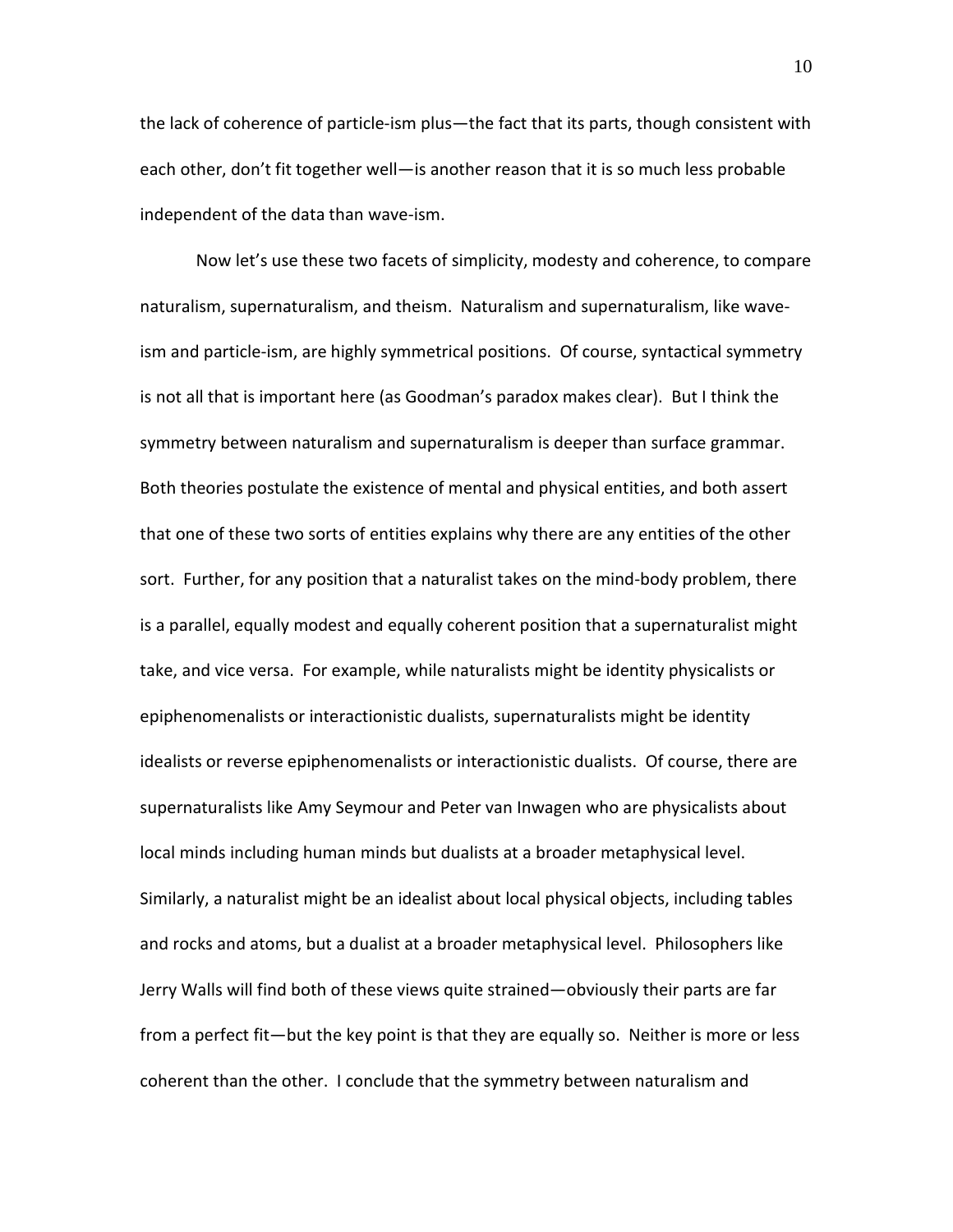supernaturalism is deep enough to justify the position that these two theories are equally modest and equally coherent.

If this is right, then theism is analogous to particle-ism plus. We could even call it supernaturalism plus, but we won't. Just as particle-ism plus is much less simple than particle-ism and so much less simple than wave-ism, theism is much less simple than supernaturalism and so much less simple than naturalism. For theism claims that supernaturalism is true but then adds a number of other claims to supernaturalism, namely, the claim that the mental reality responsible for the existence of physical reality is a person and the further very specific claim that this person is omnipotent, omniscient, and omnibenevolent. These additional claims fit well with each other and are not a bad fit with supernaturalism, but they are not strongly supported by supernaturalism either. So naturalism, primarily because of its greater modesty, is much simpler than theism. Of course, some philosophers will deny that modesty and coherence are the only two facets of simplicity, but given the symmetry of naturalism and supernaturalism, it seems unlikely that the first premise of my argument will be undermined even if they are right. The truth of this premise is itself a strong prima facie reason to believe that naturalism is more likely to be true than theism and hence that theism is probably false. But this reason has nothing to do with good and evil. So let's turn to the second premise of the argument.

## **Part 5: Accuracy and the Data of Good and Evil**

The heart of the problem of evil for theism is very similar in structure to the heart of the problem of Poisson's spot for particle-ism. In both cases, at least one serious alternative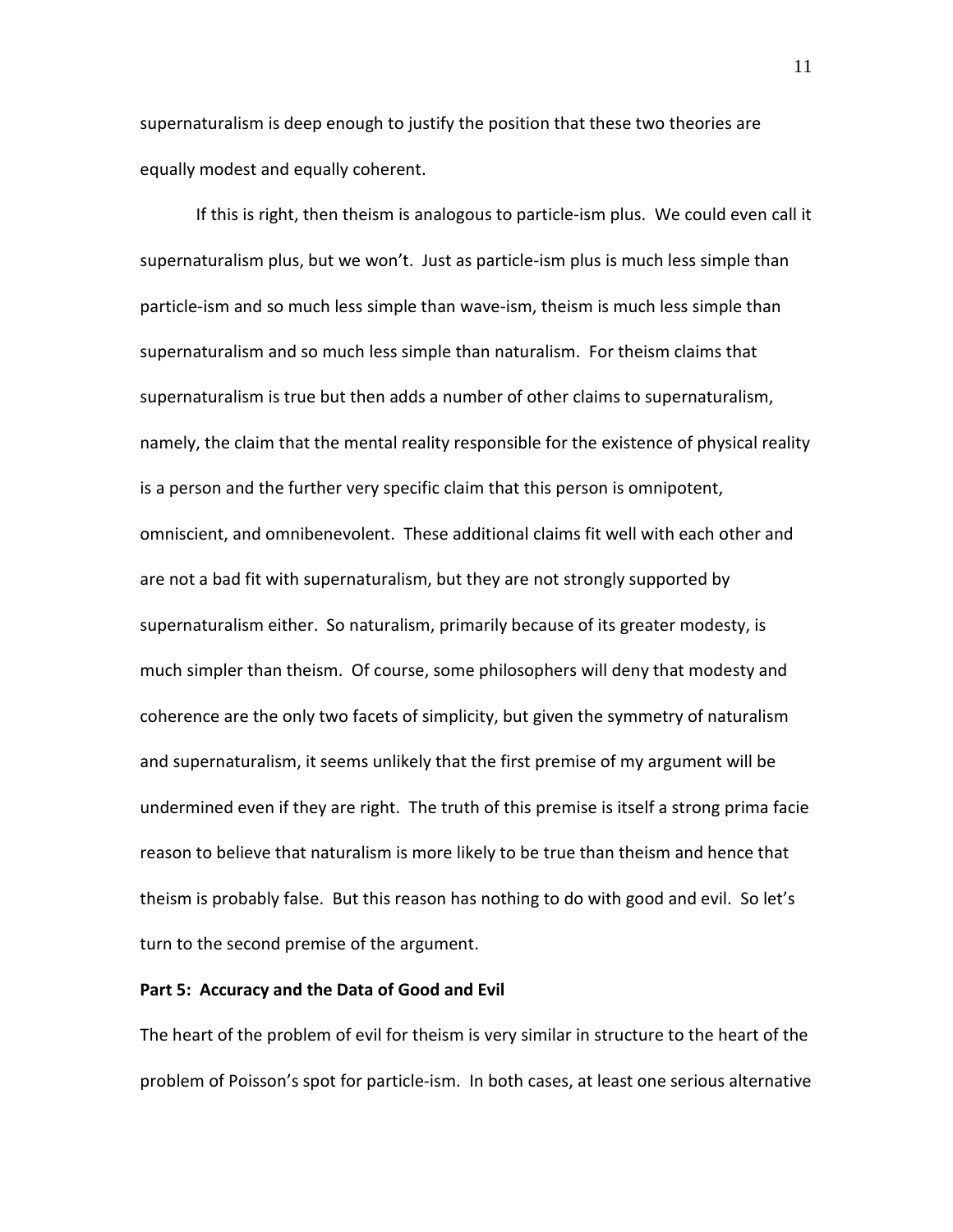theory (where seriousness depends in part on relative simplicity) predicts or retrodicts certain data far better. In the case of particle-ism, the relevant alternative was, at least in France in 1818, wave-ism and the datum in question was Poisson's spot. In the case of theism, that alternative is naturalism, and the data in question are the data of good and evil. By the "data of good and evil" I mean to include everything we know about the amounts, kinds, and distribution of benefits and harms to human beings and to any other beings capable of being benefited or harmed from their own internal point of view. Premise 2 of my argument from evil says that naturalism is much more accurate with respect to these facts than theism is. In other words, we have much more reason to expect these facts to obtain if we assume that naturalism is true than if we assume that theism is true.

To see that this is so, imagine two alien beings who are much like us in intellectual ability and who are gradually learning everything we know (and nothing more) about our biosphere. To make them even more similar to us, let us also suppose that these two beings know almost nothing about themselves and don't take into account what they do know when they engage in theoretical reasoning. One of these alien beings is named Natty; Natty is a naturalist. The other alien is Theo. Theo, of course, is a theist. Having already acquired a great deal of information about Earth and its inhabitants, Natty and Theo begin to acquire the data of good and evil. As these data slowly trickle in, Natty and Theo try to predict what they will soon learn about the conscious beings on Earth. I contend that Natty will, at various stages in this process, make more accurate predictions than Theo. One reason for this—the only reason I will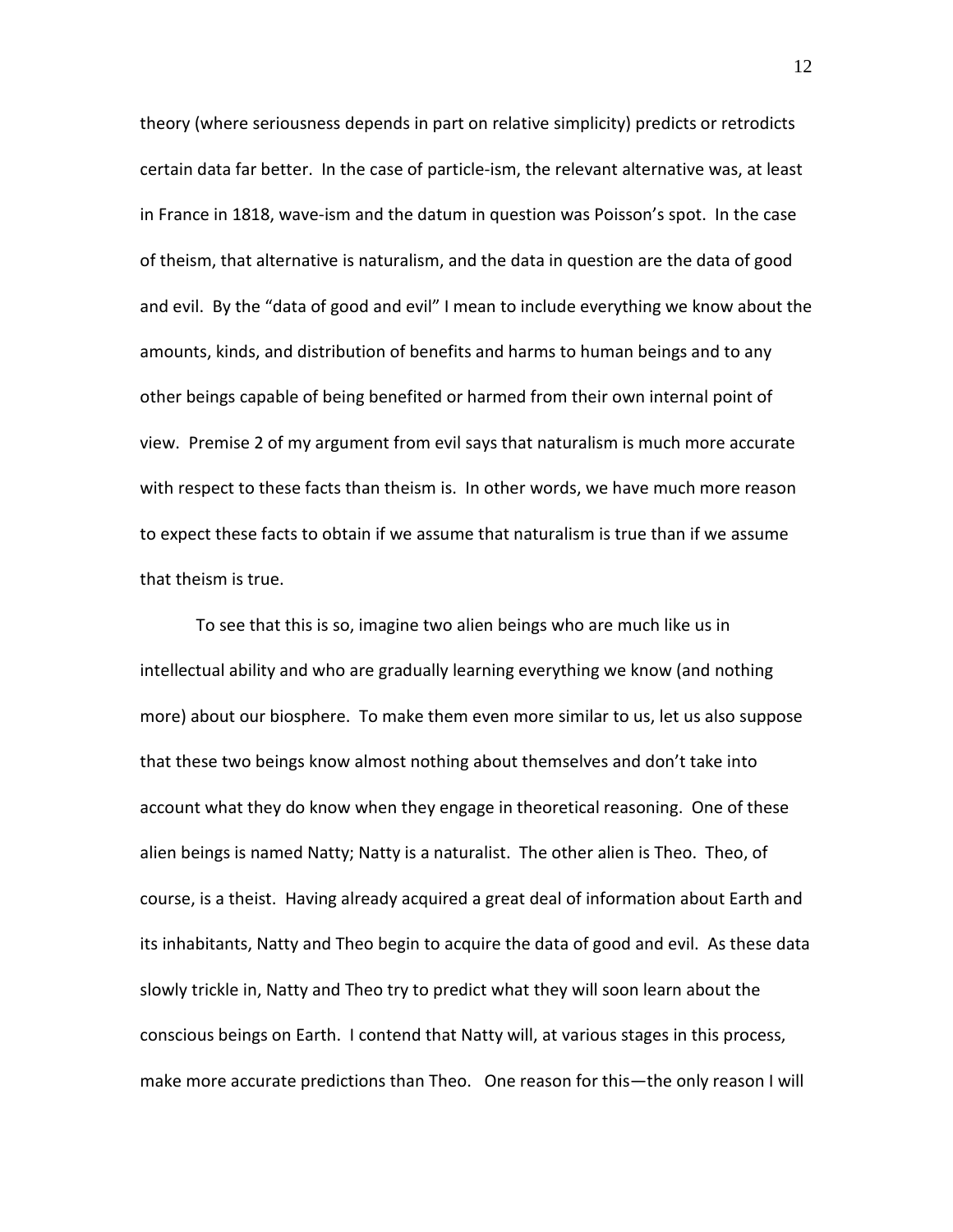emphasize today—is that Theo's belief in theism undermines certain inferences that naturalism does not undermine.

For example, suppose Natty and Theo already know that many plants die before they ever have a chance to flourish, that many others languish for much or all of their lives, and that even plants that flourish for much of their lives eventually wither and die. Natty and Theo then begin to learn about the animal life on earth. Specifically, they learn that some animals, unlike plants, can be harmed or benefited from their own internal point of view. Before learning more, they consider the question of whether these animals (including of course human beings) suffer the same fate as plants. Do many die young? Do many barely survive, languishing for most or all of their lives? Do some flourish for a time but then decay and die in old age?

Being a naturalist and, like Theo, seeing a plausible connection between these ecological facts about plants and the operation of natural selection, Natty expects to learn that the answers to these questions are all "yes." Of course, there is an interesting moral difference between plants and conscious animals since the latter, unlike the former, can be harmed from their own internal point of view; and when Natty reasons analogically from facts about plants to the likelihood of similar facts obtaining in the case of animals, she will ask herself whether her inference is undermined by this difference. In other words, she will ask whether this dissimilarity between conscious animals and plants is a relevant one. Because she is a naturalist, however, she will no doubt answer that question negatively. For given naturalism, evolution and nature in general is likely to be blind to moral considerations.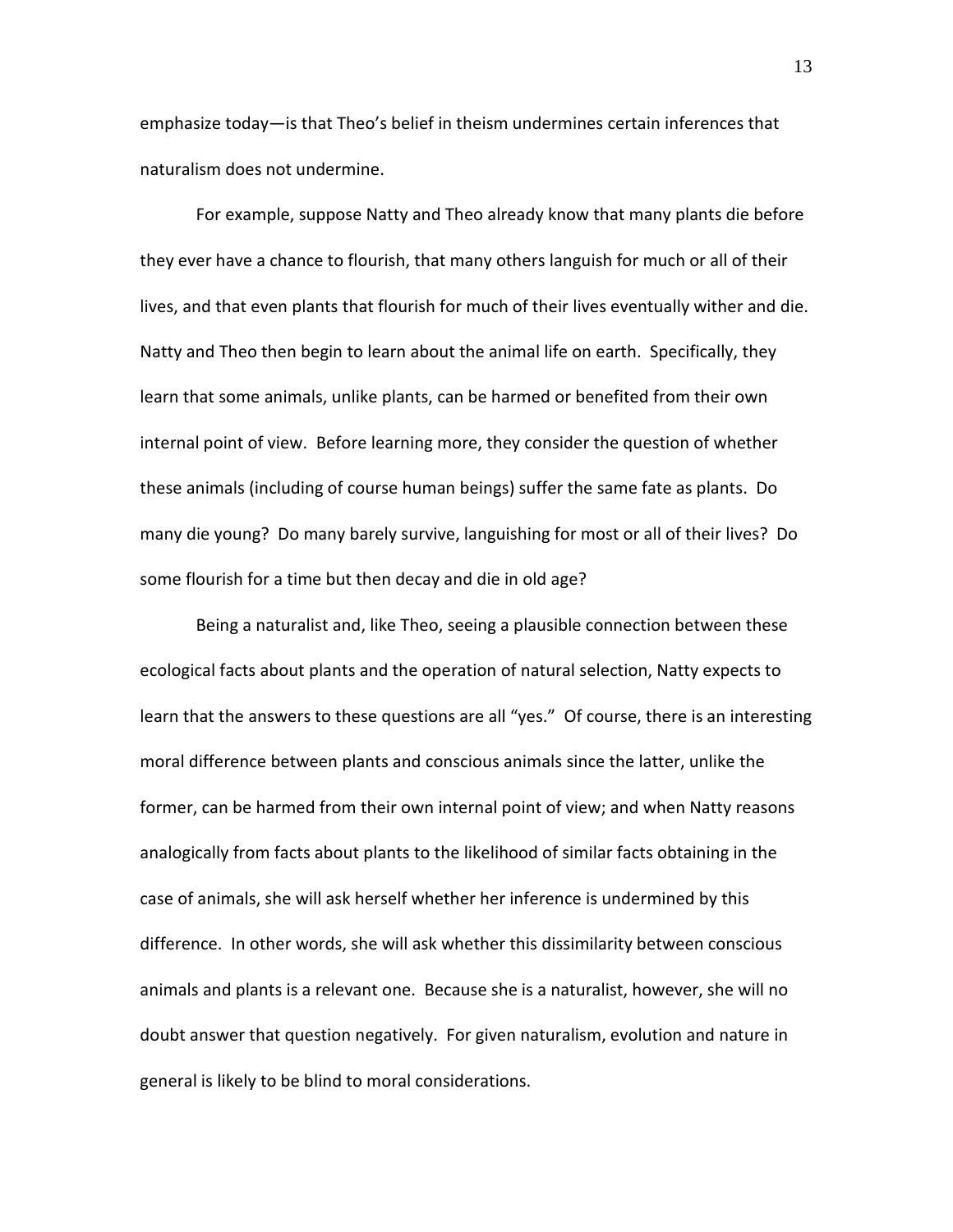Theo, on the other hand, finds himself with no good reason to believe that these moral dissimilarities are irrelevant; for he believes that the ultimate cause of evolution and of all ecological, botanical, and zoological facts is an omnipotent, omniscient, and omnibenevolent God. Such a God, being omniscient, is well aware that flourishing in the biological sense can benefit some animals, but no plants, from their own internal point of view and languishing can harm them. Being omnipotent, such a being would be as well positioned as possible to ensure that such animals do flourish for at least most if not all of their lives. And being omnibenevolent, such a being would, other moral considerations held equal, want such beings to flourish. So Theo is not entitled to assume that the moral differences between plants and conscious animals are just irrelevant dissimilarities. He would be foolish to predict that conscious animals, like plants, frequently die young or survive but languish for most or all of their lives.

Of course, Theo recognizes that both his knowledge of possible goods and evils and his knowledge of entailment relations between goods and evils are very limited. Thus, he realizes that there might be moral reasons unknown to him for the theistic God he believes in to bring about a biosphere in which many conscious beings fail to flourish and so fail to achieve the good that for which they appear to be designed. He also recognizes, however, that it is also possible and no less likely that his God would have reasons unknown to him not to create a world of that sort. And then there are, of course, the moral reasons for not creating a world of that sort that he actually knows about. So even if Theo is not sure what his God will do, he certainly cannot reasonably judge that the moral differences between plants and conscious animals are irrelevant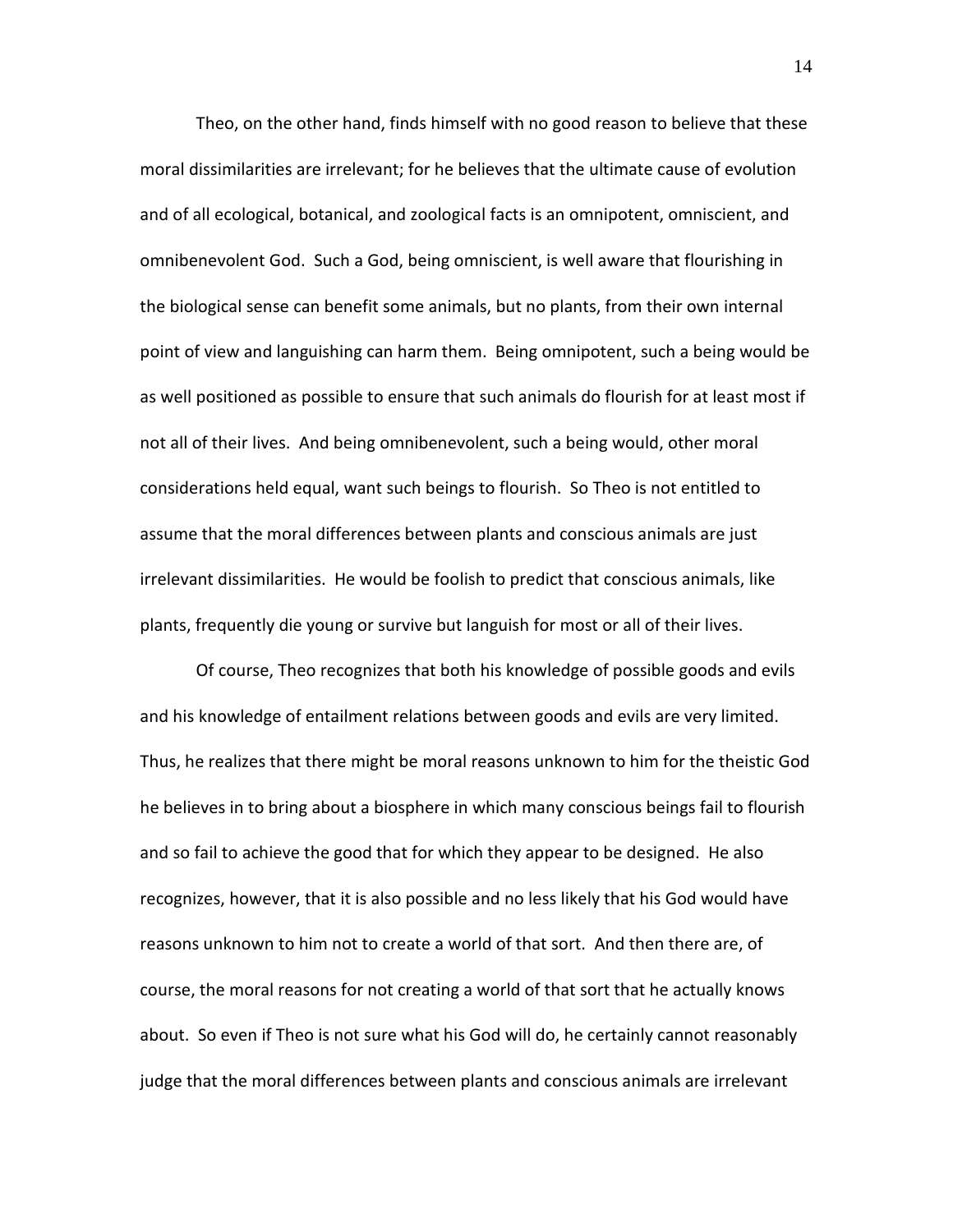and so he cannot make use of the analogical inference Natty uses to make her prediction. Therefore, Theo will, if he is wise, not make the same prediction Natty makes. Of course, Natty's prediction, it turns out, is accurate. So when the data comes in, she will turn to Theo and say: "See. I told you so. Don't you see now that naturalism is more accurate with respect to these data than theism is?"

Here's another example. After learning that human beings and some other animals feel pain and pleasure, Natty and Theo may consider the question of what role pain and pleasure play in the lives of human beings and animals. After learning that many other parts of organic systems play a fundamentally biological role—they systematically promote survival and reproduction—Natty may predict, at least tentatively, that pain and pleasure play a similar role, especially since they are so well suited to function in that way. Again, Theo has much less reason to make this prediction. He will note that pain and pleasure have a special sort of moral significance that other parts of organic systems do not have. There is good reason for Natty to ignore this difference, to regard it as an irrelevant dissimilarity when she reasons analogically about what role pain and pleasure are likely to play in the world. But once again, Theo should not be confident at all that this moral difference will turn out to make no difference. And so he has much less reason than Natty to expect to learn that pain and pleasure play the biological role that in fact it turns out they do play. Therefore, Natty's naturalism will, once again, make possible more accurate predictions than Theo's theism. Indeed, focusing on just pain for a moment, notice that, if Theo were to make any prediction at all, he might predict that he and Natty will learn that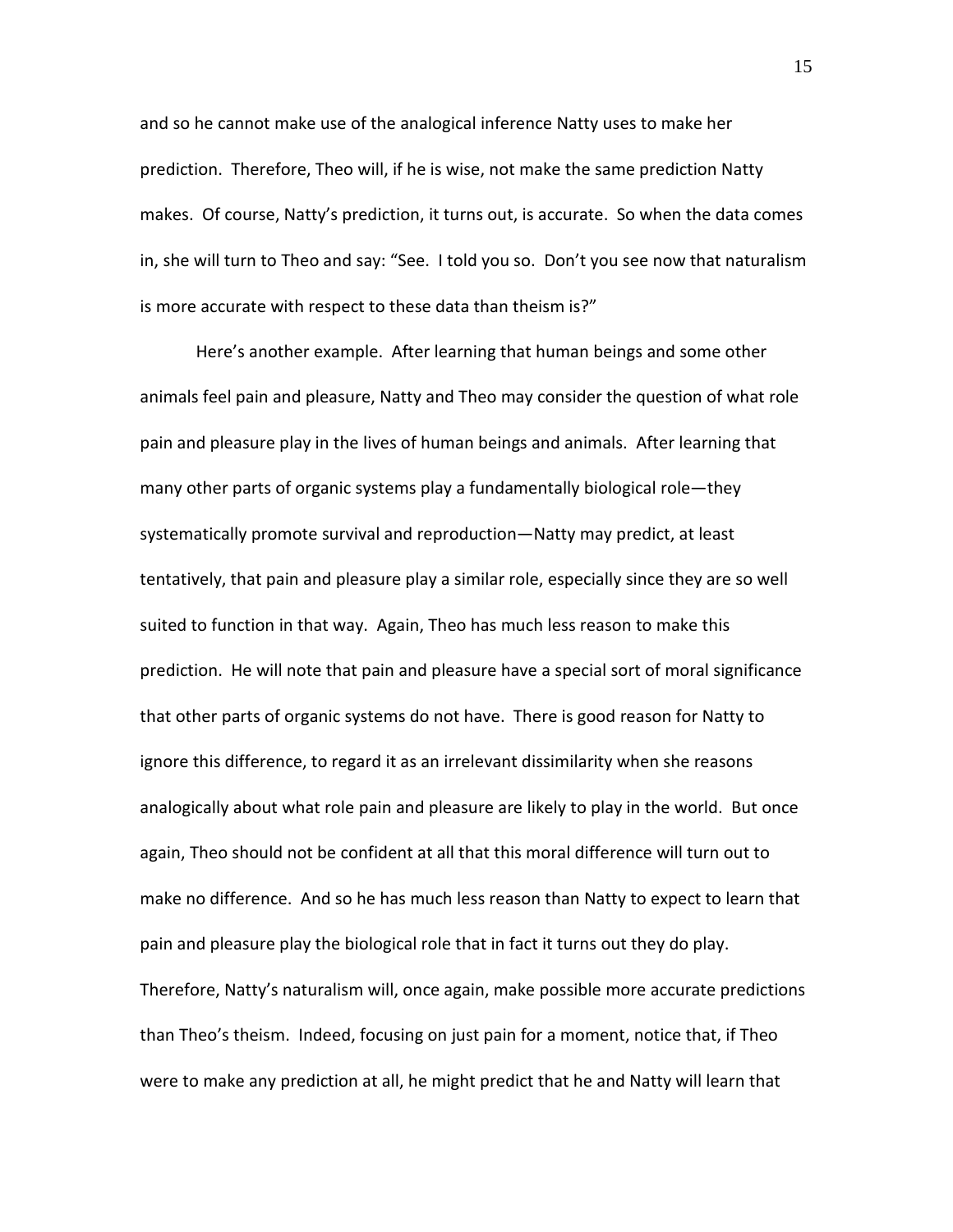pain plays some clear moral role like promoting justice. In any case he certainly won't predict with any confidence that pain does not play such a role. Natty, by contrast, has good reason to expect that, when the data is all in, she and Theo will learn that "the rain falls on the just and the unjust."

Instead of producing additional arguments of this sort, which I will leave for the book, I want to turn now to what many philosophers of religion regard to be the gold standard of objections to arguments from evil against theism. In my 1996 article "The Skeptical Theist" I called this objection "skeptical theism" and for some reason that label stuck. Next year at Notre Dame, a number of fellowships will be given to scholars doing research on skeptical theism. The core idea of skeptical theism is that arguments from evil are all flawed because they all presuppose that we know more about goods and evils and their logical relations to each other than in fact we do know. Applying this to my argument from evil, skeptical theists would be skeptical about the second premise, denying that we have good reason to accept it. They would claim that we know so little compared to what an omniscient being would know about what possible goods and evils there are and what logical relations goods and evils bear to each other, that we are in no position to judge the accuracy of theism with respect to the data of good and evil.

Notice that particle-ists could make a similar move in response to the problem of Poisson's spot. They might first modify their theory a bit so that it claims that light consists solely of "m-particles," where "m-particles are particles that behave mysteriously when they pass by small circular obstacles like spheres and disks. They might then respond to the problem of Poisson's spot by defending skeptical particle-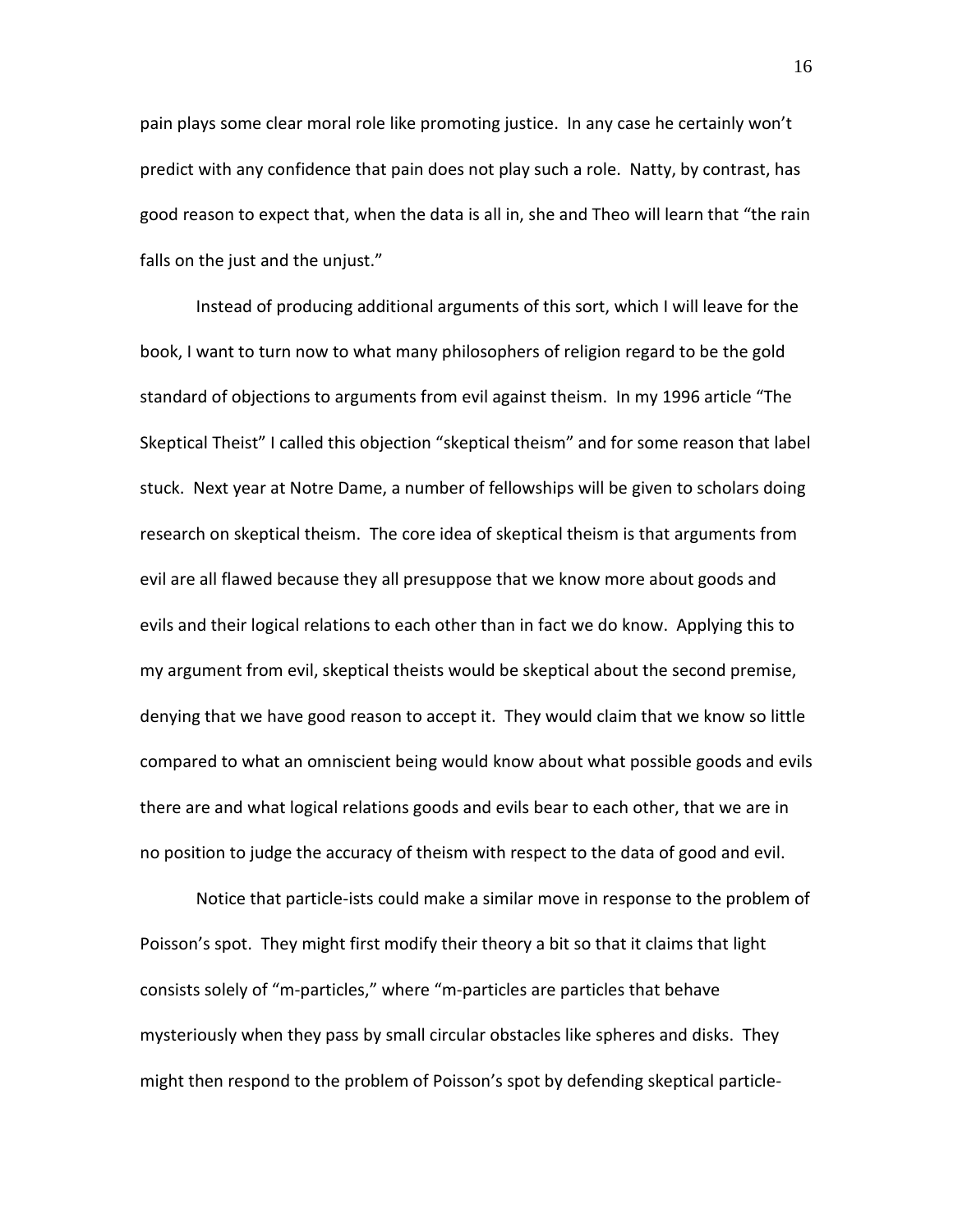ism—that is, by claiming that we can't judge how likely it is that these mysterious mparticles would bend around a disk and coalesce in the center of the disk's shadow. Thus, we are in no position to assess the accuracy of m-particle-ism with respect to Poisson's spot. Such a strategy clearly fails for two reasons. First, defenders of skeptical particle-ism cannot deny that, unlike wave-ism, m-particle-ism fails to predict Poisson's spot. Thus, they in effect admit that m-particle-ism has at least one epistemic disadvantage when compared to wave-ism. Second, Poisson's spot is a very specific phenomenon. Although m-particle-ism doesn't predict exactly where light particles will go when they encounter a small circular object, it remains very unlikely that they would follow a path that produces Poisson's spot.

Similarly, skeptical theism admits that theism can't predict or retrodict the data of good and evil. In fact, skeptical theism *emphasizes* this. And that is tantamount to admitting that naturalism is more accurate with respect to that data than theism is. Second, what we know about the amounts, kinds, and distribution of benefits and harms in the world is very specific. Even if Theo can't predict exactly what a God would be likely to do, it remains very unlikely that God would allow the precise data of good and evil we observe. One might object that these data are just as precise and so just as unlikely given naturalism; but this ignores the analogical reasoning based on background information that raises their probability given naturalism, but not given theism. So the fact that a God, like m-particles, would be likely to move or work in mysterious ways does not negate the fact that naturalism is much more accurate than theism with respect to the data of good and evil. In my book, I plan to argue that, not only does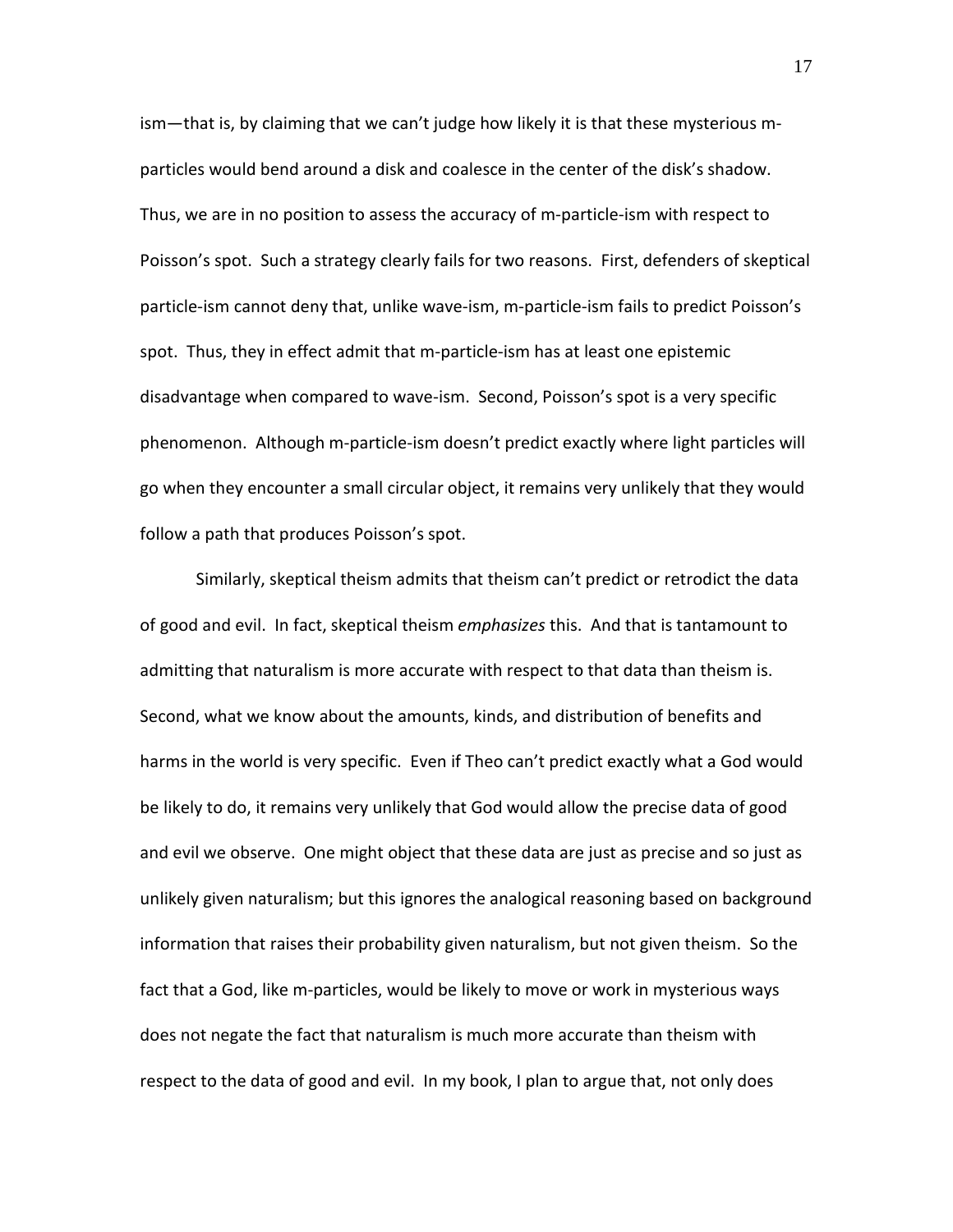skeptical theism fail to undermine premise 2 of my argument from evil, it actually supports premises 3 and 4. Now that's what I call a bad solution to the problem of evil!

Not all philosophers who try to solve the problem of evil think that skeptical theism is the right way to go. A small number, most notably Richard Swinburne of Oxford University, construct theodicies. A theodicy, understood broadly, is an expansion of theism that attempts to specify, if not what God's actual reasons for producing or allowing evils are, at least what those reasons might be. I don't have time today to evaluate these theodicies (which of course would involve comparing them to particlodicies). So instead I'll just make an illegitimate appeal to authority by mentioning the assessment of existing theodicies once given by the most important philosopher of religion now writing, who said that they are all "tepid, shallow, and ultimately frivolous." Out of kindness, I won't mention the name of the philosopher who said this, because I think that he—or she—has since taken it back or at least significantly qualified it. In my opinion, he—or she—should have stuck with his or her original assessment.

### **Part 6: Accuracy and Other Data**

The third premise of my argument from evil is needed to satisfy what philosophers of science call the "requirement of total evidence." Again, consider the case of Poisson's spot. Just because wave-ism is, not only as simple as particle-ism, but also more accurate with respect to Poisson's spot, it doesn't follow that wave-ism is more probable all things considered than particle-ism, because there are other data to be considered besides Poisson's spot, including data about shadows, reflection, refraction,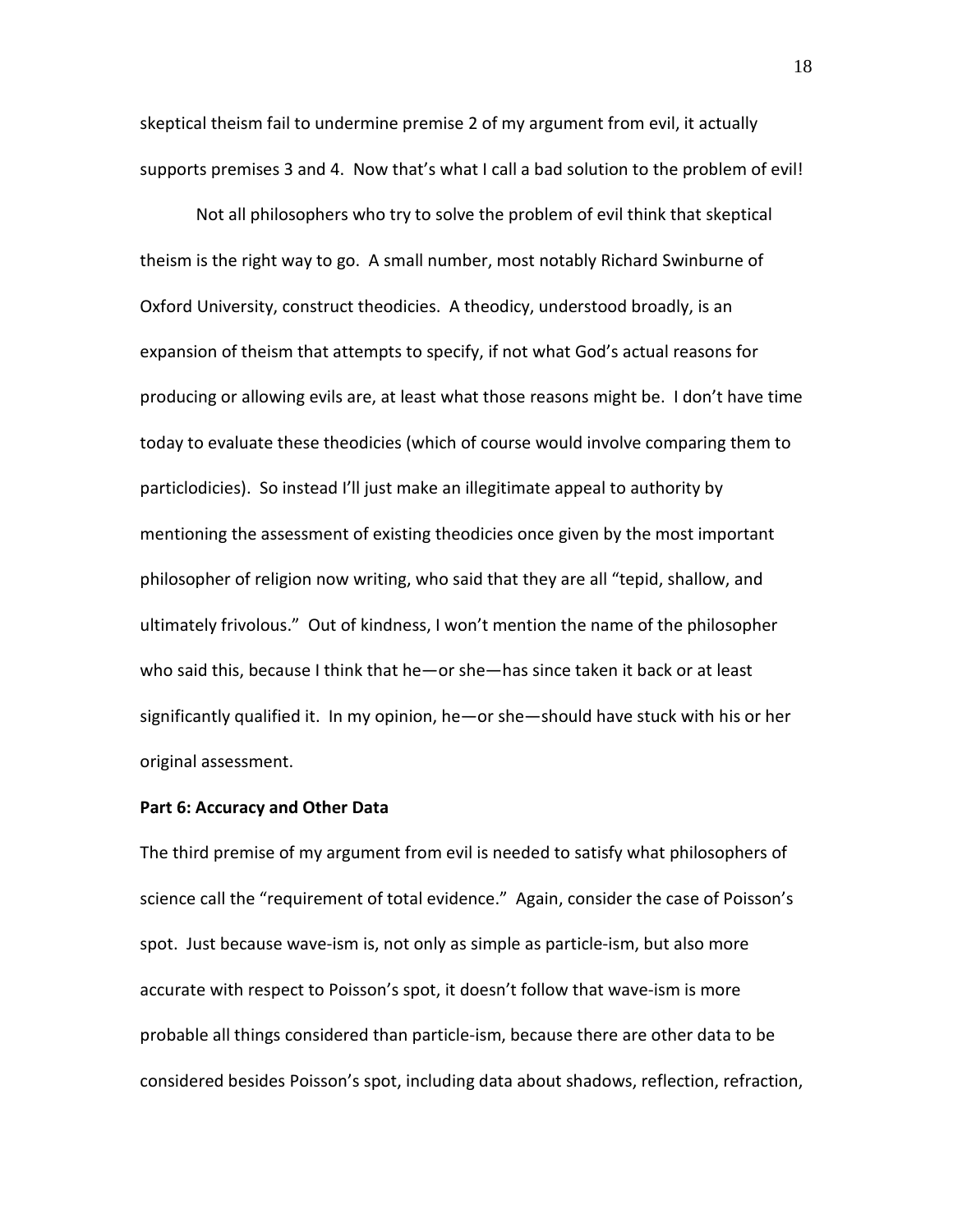and so on. Indeed, a serious blow came to wave-ism in the early twentieth century, when Einstein showed that, if light is made up of photons (which qualify as particles in a broad sense), then the photoelectric effect could be explained. This was a victory for particle-ism over wave-ism, though scientists ultimately rejected both theories in favor of a third theory that attributes some sort of wave-particle duality to light and to other physical things as well. Similarly, before we can conclude that theism is probably false, we need to take into account other data besides the data of good and evil, assessing the relative accuracy of naturalism and theism with respect to these other data.

For example, it might be argued that theism is more accurate than naturalism with respect to the existence of intelligent life, or with respect to the existence of embodied moral agents who possess libertarian free will, or with respect to the occurrence of miracles like the resurrection of Christ or the writing of the Koran, or with respect to the fact that human beings have moral duties. On the other side, it might be countered that some of these things (like libertarian free will, miracles, and moral duties) either don't really exist (or at least we don't know that they do) or do exist but are not any more surprising on naturalism than on theism. It might also be argued that, although some of these things do exist and their existence fits theism better than it fits naturalism, this advantage for theism is offset by other facts that fit naturalism better. For example, the fact that the mental properties of human persons are dependent to a very high degree on the physical properties of their brains or nervous systems is compatible with theism, but just what we would expect on naturalism. Or consider the fact that the most intelligent and most virtuous life form we know to exist is merely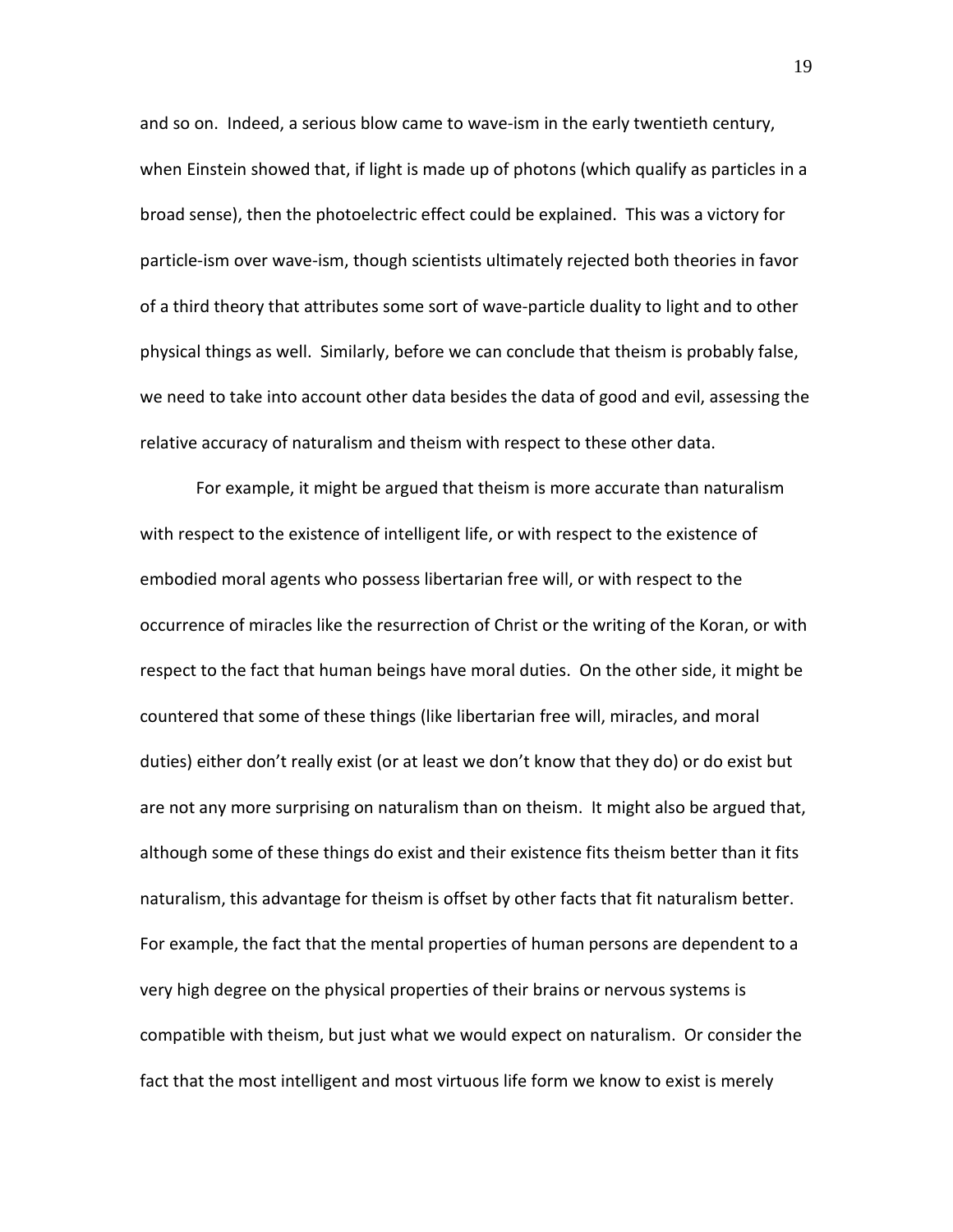human. While we are no doubt wondrous simians in many respects, given theism one might have expected something more impressive, something more worthy of the creative capacities and concerns of an omnipotent and omnibenevolent being. But maybe I'm being overly self-critical.

The third premise of my argument from evil says that, with respect to all of this other data, any overall advantage in accuracy that theism has over naturalism is relatively small (if it exists at all) compared to the advantage that naturalism has over theism either in accuracy with respect to the data of good and evil or for that matter in simplicity. Obviously, evaluating this third premise is a huge undertaking, which reinforces my point that atheists are often too quick to assume that the path from evil to the likely falsity of theism is a short or easy one.

# **Part 7: Beyond Simplicity and Accuracy**

The fourth premise of my argument says that any other epistemic advantage that theism has over naturalism is relatively small. This premise is needed because simplicity and accuracy might not be the only two factors affecting the relative probabilities of naturalism and theism. There are several interesting objections to this fourth premise. Today I will mention just one. The source of this objection is a philosopher by the name of Alvin Plantinga. (Some of you may have heard of him; in fact, I may have quoted him—or her—earlier today.) Plantinga claims that we have a special cognitive faculty called a sensus divinitatis that gives at least some of us direct evidence for God's existence. Indeed, he believes that, at least for some of us, that evidence is so powerful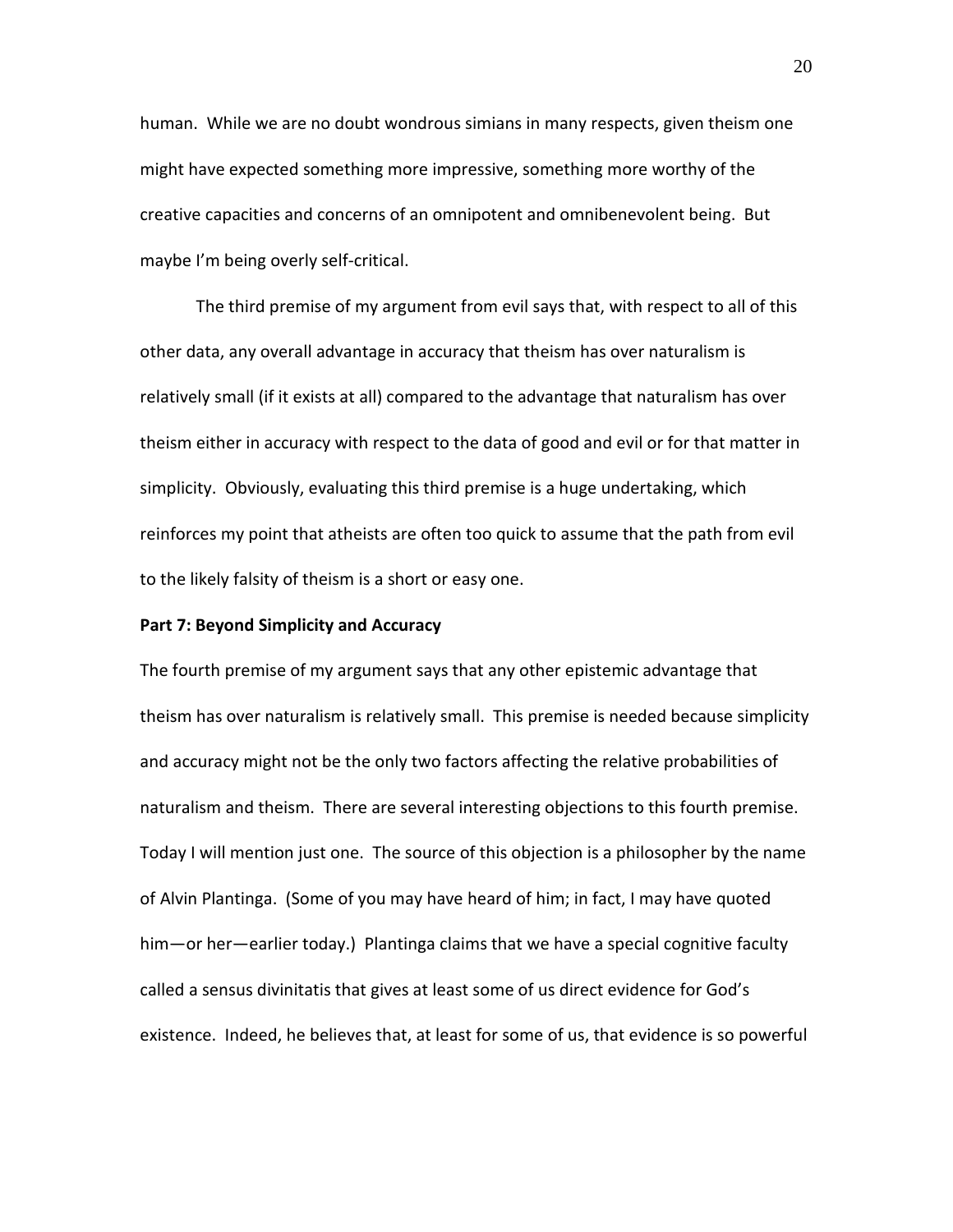that it overwhelms any advantage in accuracy and simplicity that naturalism has over theism, even if that advantage is large.

Plantinga is certainly correct in thinking that direct or non-inferential evidence can be very powerful. Suppose, for example, that the hypothesis that I had hard-boiled eggs for breakfast is very accurate with respect to a variety of facts, such as the fact that I almost always have hard-boiled eggs for breakfast, that several witnesses claim that they saw me eating hard-boiled eggs for breakfast, and that my cook reports making me hard-boiled eggs for breakfast. (Sometimes I fantasize about having my own cook.) Now consider the competing hypothesis that I had soft-boiled eggs for breakfast and that this took place some time between 7 and 8am. This hypothesis is much less accurate with respect to those facts and also less modest because of the added temporal claim. Yet the probability of it being true might still be very high—at least relative to my epistemic situation if not to yours—if I very clearly remember having had, some time between 7 and 8am, soft-boiled eggs for breakfast. My memories might give me direct non-inferential evidence for the soft-boiled egg hypothesis that outweighs the sizable advantage in accuracy and simplicity of the hard-boiled egg hypothesis. The crucial question is: can the sensus divinitatis do for theism what memory can do for the soft-boiled egg hypothesis?

One disanalogy between the two cases is that we all know that human beings have memories that are, in certain circumstances, very trustworthy. But we don't all know that we have a sensus divinitatis. And Plantinga doesn't even attempt to prove to non-theists that we have such a faculty. So why should someone like me take his claim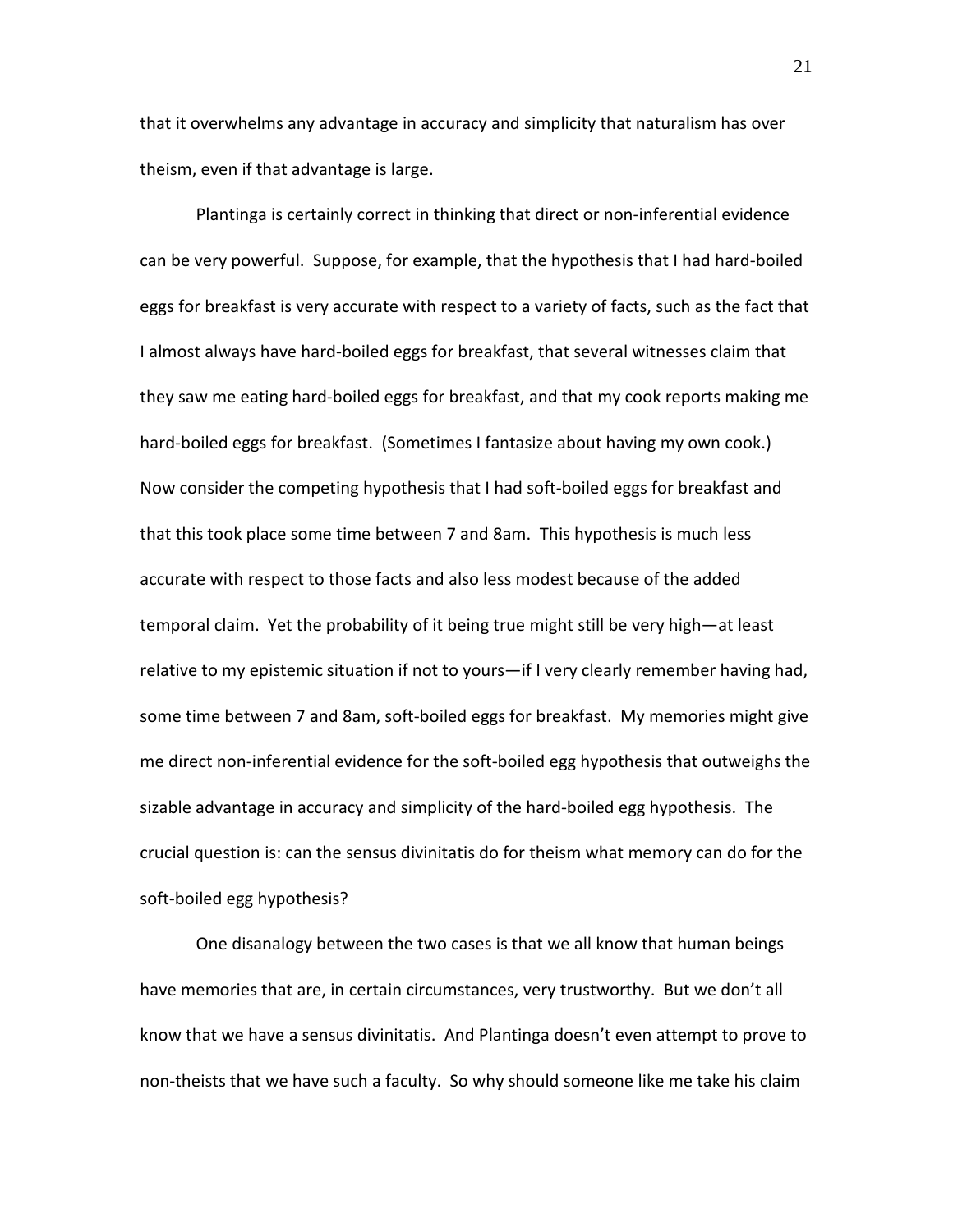seriously? Imagine, for example, a particle-ist with a mystical bent who tried to solve the problem of Poisson's spot by claiming to have a "sensus illuminatis" that gives her direct evidence for the particle nature of light. No one would listen to such nonsense. There are, however, two important differences between Plantinga's appeal to a sensus divinitatis and the mystical particle-ist's appeal to a sensus illuminatis.

First, even if we assume that particle-ism is true, we still have no reason to believe that anyone has a sensus illuminatis. But if theism is true and God wants at least some of us to be theists, then that is some reason to believe that at least some of us have a properly functioning sensus divinitatis. This is important because it suggests that my argument from evil begs the question—that to know that the fourth premise is true one would first have to know that God doesn't exist.

Second, the relatively new discipline of cognitive science of religion supports the claim that forming beliefs about invisible agents including gods is very natural for human beings. We tend to form such beliefs instinctively, without inferential evidence, and our tendency to do so is not culture-specific, but species-specific, contrary to what most social scientists seem to believe. Obviously, the same cannot be said for the belief that light consists solely of particles. So there is good reason to take Plantinga's appeal to a sensus divinitatis more seriously than a particle-ist's appeal to a sensus illuminatis. Still, there are at least four reasons to doubt that such an appeal solves the problem of evil.

First, and perhaps most conclusively, even if everything Plantinga says about the sensus divinitatis is correct, it is a mistake to conclude categorically that my argument from evil is unsound or question-begging, because probability is relative to epistemic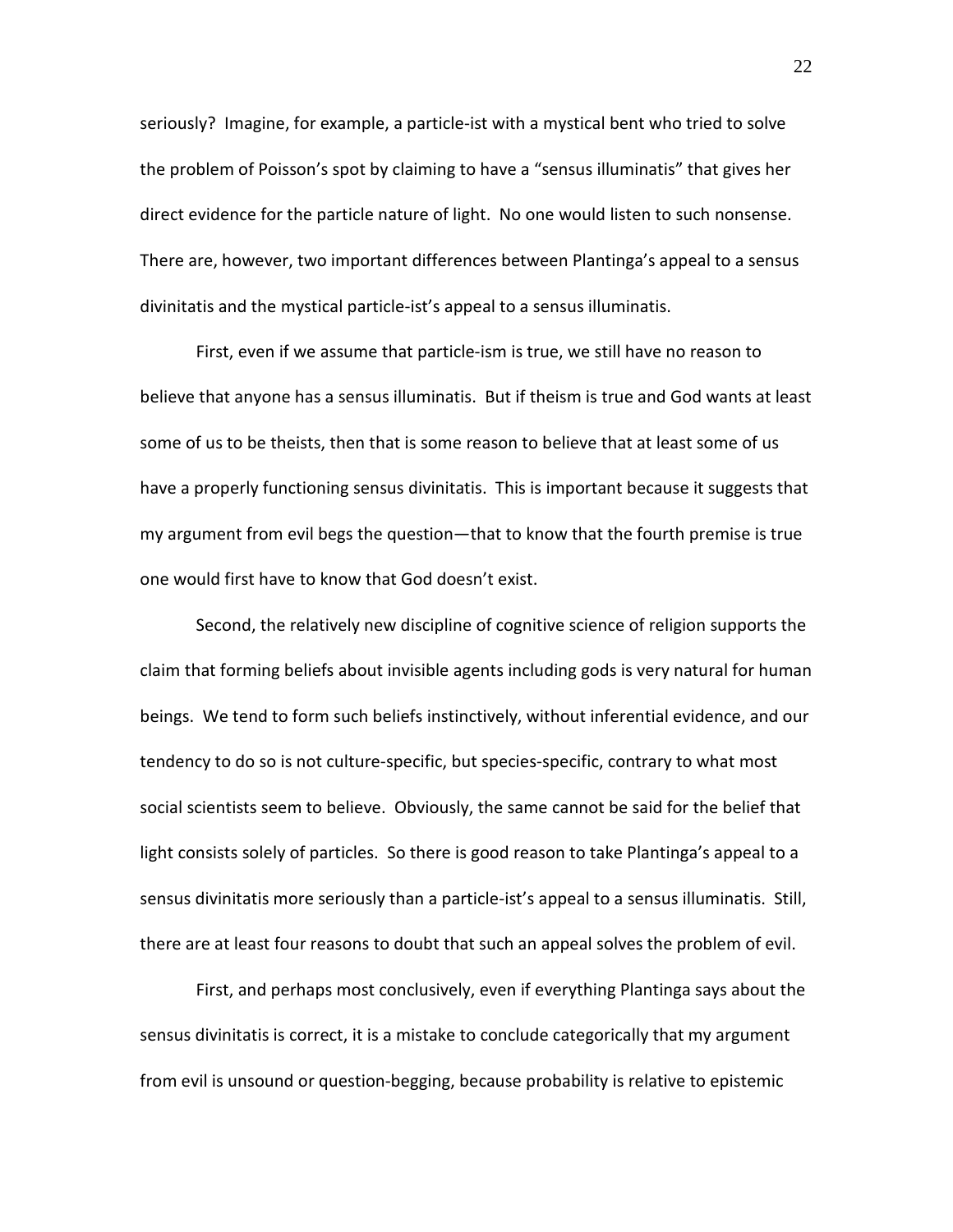situations. Relative to the epistemic situations of those who do not have a sensus divinitatis or at least none that is functioning the way it should (and this includes, I think, many theists as well as non-theists), the argument might still establish its conclusion. Second, it is far from clear that the assumption that theism is true makes it likely that human beings have a sensus divinitatis. For even if God exists, our good may very well not involve some sort of interactive relationship with God, at least in this life. And if that is so, then God may have no reason to want us to be theists and so may have no reason to provide us with a sensus divinitatis. Third, if theism does make it likely that some human beings have a properly functioning sensus divinitatis, then it makes it likely that everyone has one or at least that everyone who is not resistant to belief in God has one, which, pace John Calvin, is not what we observe.

Finally, a fourth reason for doubting that an appeal to the sensus divinitatis can solve the problem of evil is that the cognitive science of religion is not wholly supportive of Plantinga's position. Human beings instinctively believe in all sorts of invisible agents, not just in gods and certainly not just in a single creator-God let alone the specific creator-God of metaphysical theism. So we seem to have a broad sensus actoris instead of a narrow sensus divinitatis. (Cognitive scientists sometimes use the term "hyperactive agency detector," which sounds so much less impressive than a "sensus divinitatis.") Of course, belief in God is doing very well in the world. As scientific and other naturalistic explanations for lightning and famine and things that go bump in the night have become widely accepted, belief in lesser gods and ghosts and fairies has decreased. What should we conclude from this? That when the sensus actoris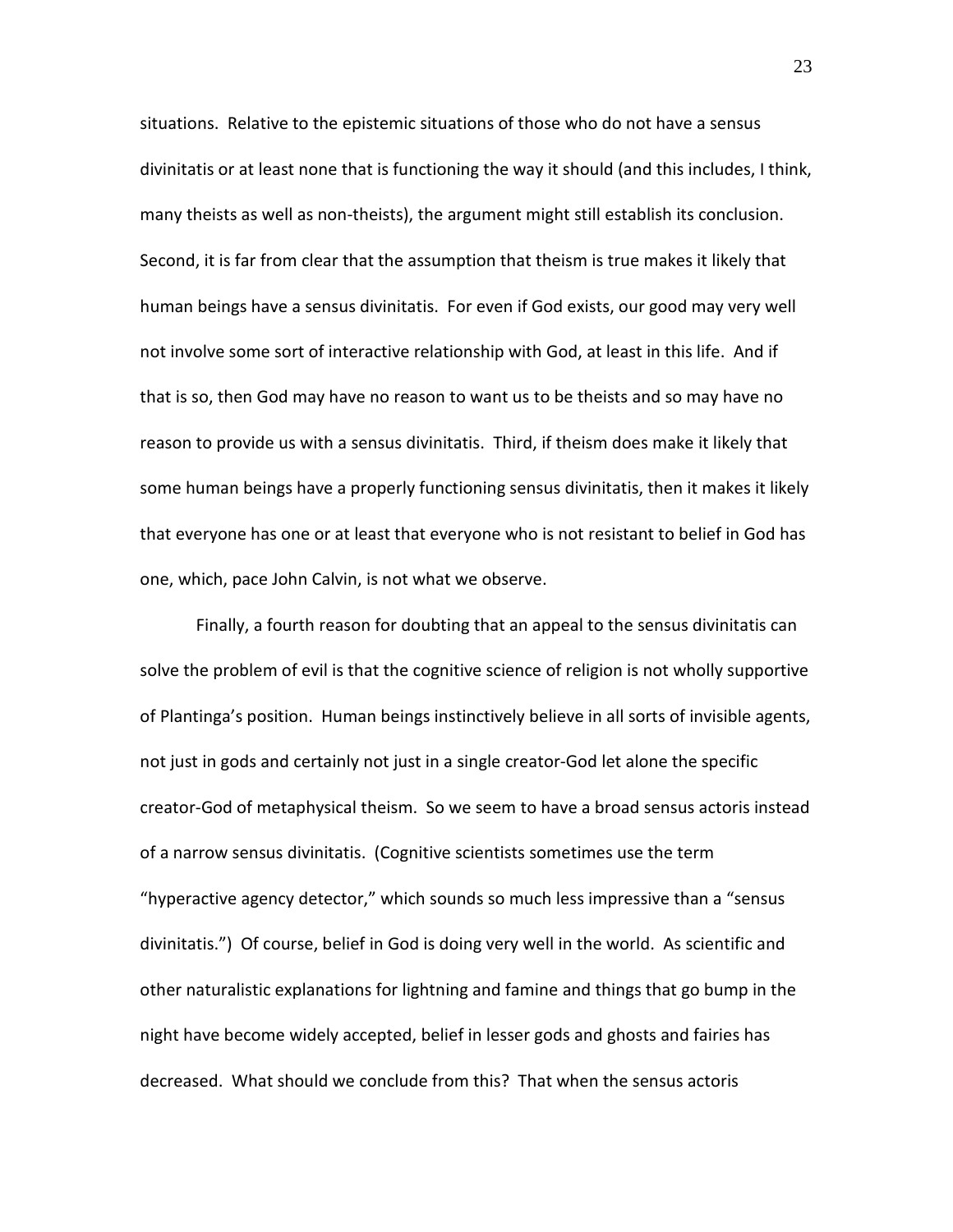produces a belief about an invisible agent, we should trust it only if that agent is the God of metaphysical theism? Or should we conclude that the sensus actoris should never be trusted when it produces beliefs about invisible agents? And even if we opt for the first option, should we conclude that the support that the sensus actoris gives for theism is, in spite of its poor track record with respect to other invisible agents, so strong that it can defeat the powerful prima facie case against theism provided by the first two premises of my argument from evil? These are difficult questions . . . that no doubt will all be answered conclusively in my book.

# **Part 8: The Inference**

Part of the idea of my argument is that the probability of a theory being true, whether that theory is scientific or historical or metaphysical, depends in part on its accuracy and in part on its simplicity. Accuracy is a matter of how well a theory fits whatever data one has. Simplicity affects the probability of a theory by affecting its initial plausibility, that is, by affecting how probable it is prior to inquiry, prior to assessing the evidential impact of the data. Frequently there is tension between these two theoretical virtues: one is often forced to choose between a theory that is simpler but less accurate and a theory that is more complicated but also more accurate. This is inevitable, since by complicating a theory, it can often be made to fit the data.

What the first two premises of my argument claim is that, when we compare naturalism and theism in light of the data of good and evil, we have a rare case in which one theory, naturalism, is both much more accurate with respect to those data and also much simpler than the other theory, theism. This constitutes a very strong prima facie